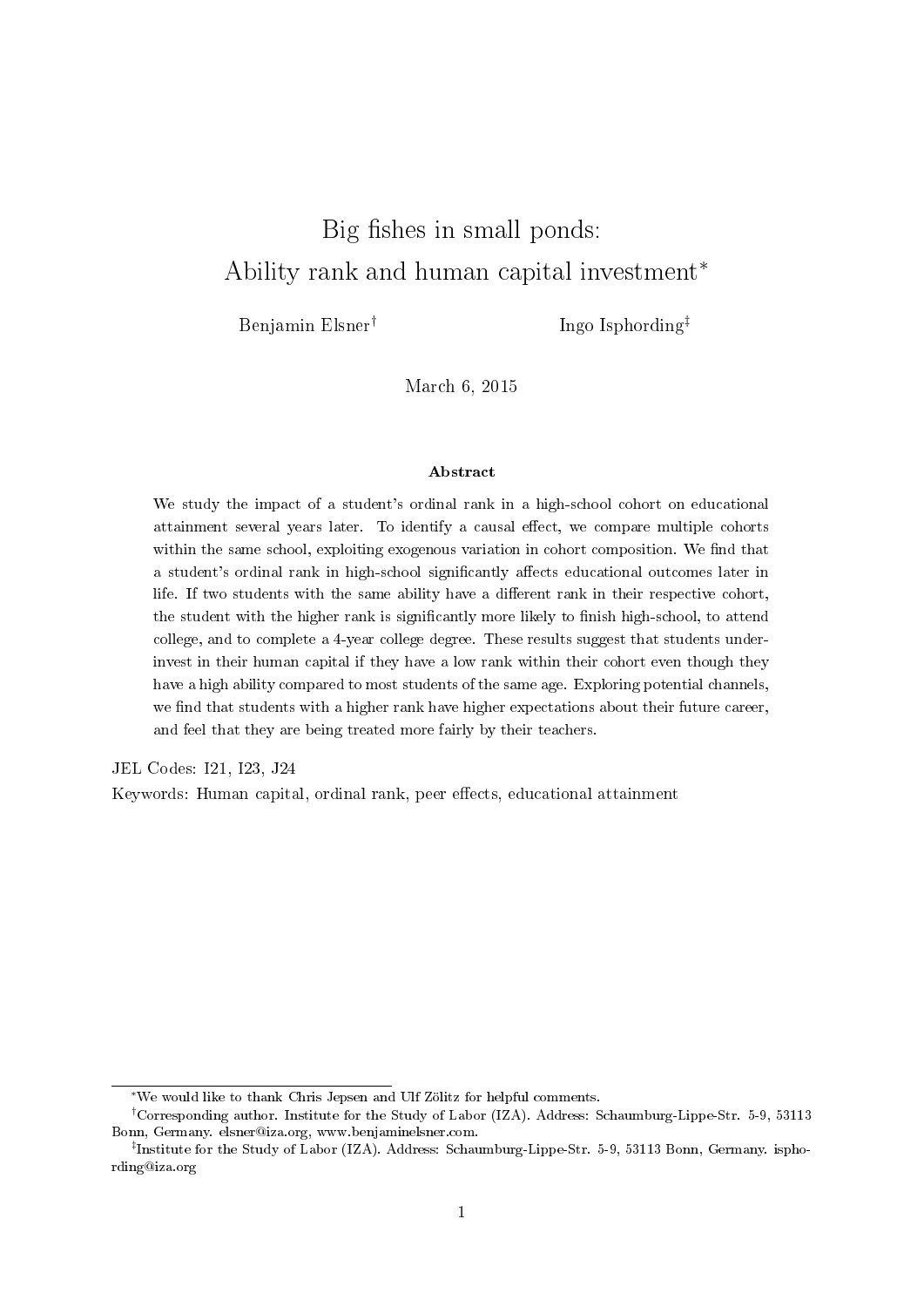### 1 INTRODUCTION

The characteristics of classmates are often among the decisive factors for parents when choosing a school for their child. It is commonly believed that children learn and achieve more when they are surrounded by high-ability classmates. The literature on peer effects in education confirms this belief by showing that high-ability peers can signicantly improve a student's academic achievement [\(Hanushek](#page-19-0) et al., [2003;](#page-19-0) [Ammermueller & Pischke, 2009;](#page-19-1) Lavy [et al., 2012\)](#page-20-0), and increase the likelihood of going to college [\(Patacchini](#page-20-1) et al., [2012\)](#page-20-1). In this paper we explore a channel that runs counter to the positive impact of high-ability peers: a student's ordinal rank in her peer group. A student who is surrounded by classmates with a higher ability has a low rank within the class, which may give the student a distorted signal about the her actual ability. Some of the brightest people in the country may believe that their ability is low, simply because they compare themselves to even brighter classmates. Psychologists have labeled this phenomenon the big-fish-in-a-little-pond effect [\(Marsh, 1987\)](#page-20-2).

In this study, we test whether being a "big fish" in one's high-school cohort affects the critical transition period from high-school to college and leads to better educational outcomes later in life. Consider two students, Jack and Jim, who have the same ability but a different rank position in their respective high school cohort: Jack is among the students with the lowest ability in his grade, while Jim is among the brightest students in his grade, making him a big fish in a small pond. We want to know whether Jim is more likely to finish high-school, to attend college after graduating from high-school, and to complete a 4-year college degree.

We use data from the National Longitudinal Study of Adolescent to Adult Health (AddHealth), a representative survey that tracks students in the US from high-school to their mid-30s, and contains rich information on cognitive skills as well as educational outcomes before and after graduating from high-school. The key feature for our analysis is that AddHealth covered multiple cohorts of students within the same high-school. To identify a causal effect, we exploit year-on-year changes in the cohort composition within the same school. In a thought experiment, we compare two students with the same ability in the same school, who have a different ordinal rank because they are in different cohorts. We argue that, conditional on attending a given school, being in a given cohort can be seen as quasi-random, because it is only determined by a student's birth date and cannot be influenced by the parents or the students.

We find that a student's ordinal rank has a strong positive impact on educational attainment. Conditional on a student's own ability, a one-decile increase in a student's rank position in highschool  $-$  the difference between the first- and the third-best student in a grade of 20 students  $$ increases the likelihood of completing college by one percentage point, and lowers the likelihood of dropping out of high-school by half a percentage point. These average effects mask a great deal of heterogeneity across demographic groups and school types. We find that the ordinal rank matters more for women than for men, and for children with low-educated parents.

We further explore potential channels through which a student's rank position affects educational outcomes later in life. While we cannot directly observe the costs and expected returns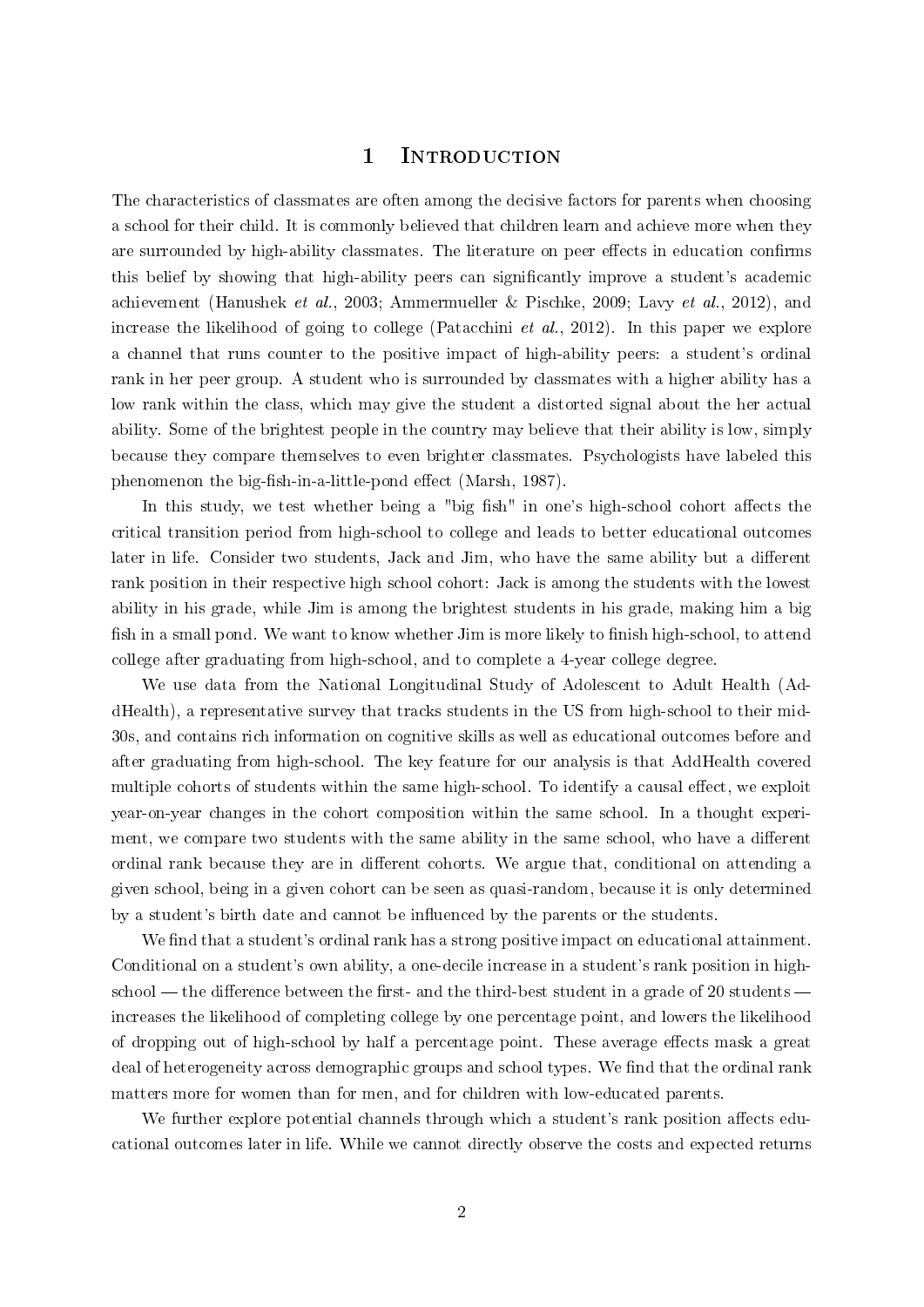to third-level education, we can exploit rich survey information on expectations, mental distress, as well as perceptions about oneself and one's environment as proxies. Applying the same identification strategy as before, we find that students with a higher rank have significantly higher expectations about their educational career, and are generally more hopeful about their future. In addition they are significantly more likely to feel that their teachers treat them fairly. Other potential channels, such as feeling depressed or happy, or feeling that teachers, parents, or friends care about the student, do not vary systematically with the ordinal rank. These results suggest that a student's rank position affects her expected returns to rather than the costs of third-level education.

This paper contributes to at least three literatures. First, it shows that having high-ability peers may come at a cost of being a small fish in a big pond, and thus have negative consequences for one's educational outcomes later in life. The literature on peer effects in education has mostly found that better peers have a positive impact on immediate educational success, ranging from primary schools [\(Ammermueller & Pischke, 2009\)](#page-19-1) to high-schools [\(Calvó-Armengol](#page-19-2) et al., [2009;](#page-19-2) Lavy [et al., 2012;](#page-20-0) [Imberman](#page-20-3) et al., [2012\)](#page-20-3) to college [\(Sacerdote, 2001;](#page-20-4) [Zimmerman, 2003;](#page-20-5) [Carrell](#page-19-3) [et al., 2009;](#page-19-3) [Booij](#page-19-4) et al., [2015\)](#page-19-4).<sup>[1](#page-2-0)</sup> Moreover, better peers in school affect outcomes later in life. As shown by [Bifulco](#page-19-5) *et al.* [\(2011\)](#page-19-5) and [Patacchini](#page-20-1) *et al.* [\(2012\)](#page-20-1), exposure to students from higher socio-economic backgrounds increases the likelihood of going to college, while decreasing the probability of dropping out of high-school. The mechanism suggested in most of these studies is spill-overs. High-achieving students increase the performance of low-achieving students, by helping them, or by making them more ambitious. The findings in this paper run counter to most of this literature. Once we consider a student's rank position in a grade rather than the average ability of her peers, we show that a student with a lower ability than her peers has a significantly lower educational attainment in her early 30s.

Second, this paper shows that a student's ordinal rank early in life affects her educational choices and outcomes later in life. It has a significant influence on the critical transition from high-school to college. The rank channel has been mostly overlooked in the peer effects literature. A notable exception is the work of [Murphy & Weinhardt](#page-20-6) [\(2014\)](#page-20-6), who study the impact of rank position in primary school cohorts in the UK on test scores in secondary school, using a large administrative dataset. They find a significant impact of the rank position in primary school on test scores in secondary school. Additional survey data suggests that the effect is mainly explained by a higher self-confidence among students with a higher rank. Our study demonstrates that the consequences of having a high or low rank are more far-reaching, as students with different ranks in high-school invest differently in their human capital later on, and this difference cannot be explained by their absolute level of ability.

Third, this paper also relates to the literature on relative concerns, which provides ample

<span id="page-2-0"></span>Peer effects may not necessarily be positive, however. [Angrist & Lang](#page-19-6) [\(2004\)](#page-19-6), for example, find virtually no causal effect of a higher share of new low-achieving students on the test scores of incumbent students. Moreover, more recent studies have shown that the average positive effect of good peers masks a significant negative impact for very low-achieving students, which can be explained by little interaction between highand-low achieving peers [\(Carrell](#page-19-7) et al., [2013;](#page-19-7) [Feld & Zölitz, 2014\)](#page-19-8).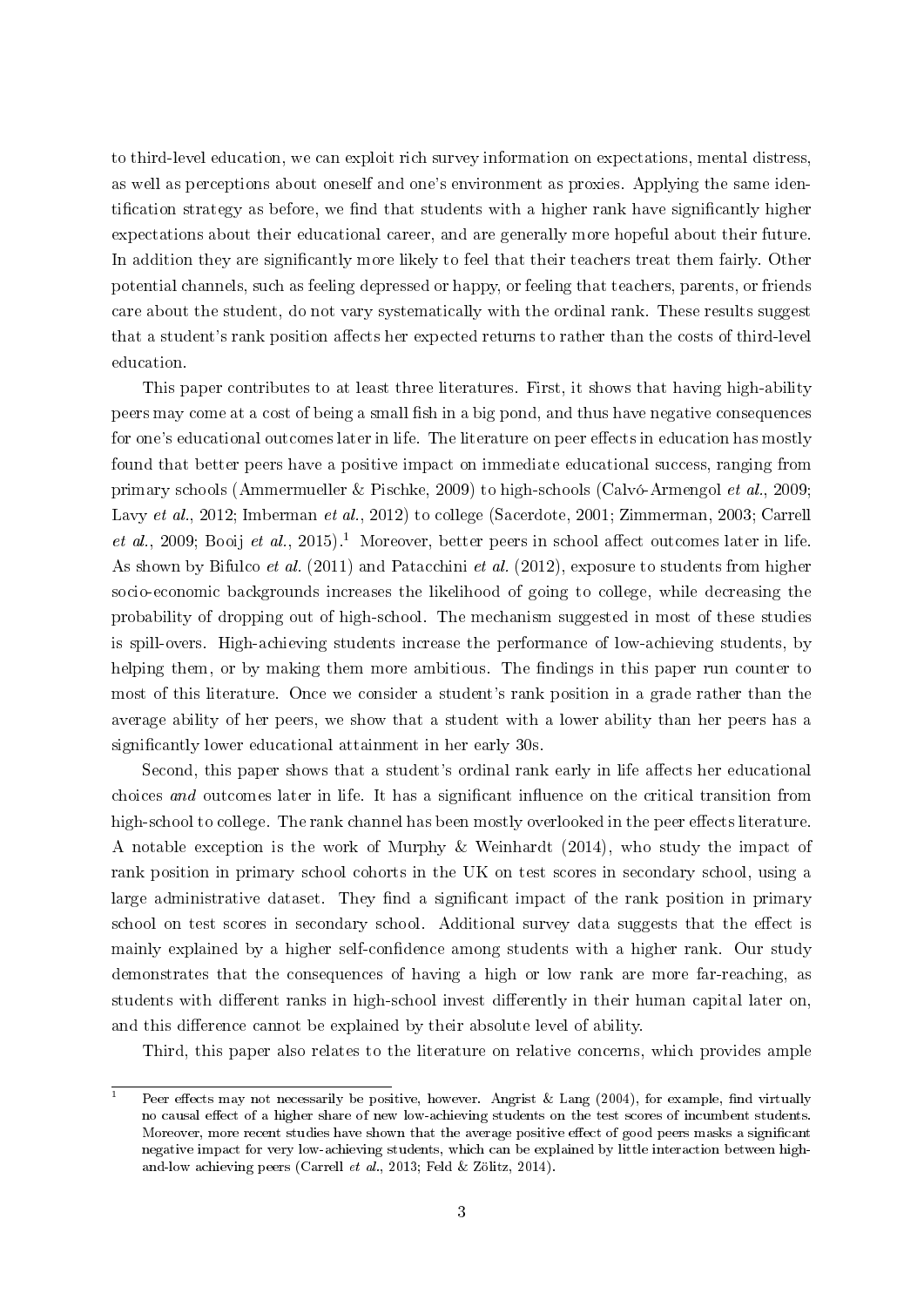evidence that people make choices based on comparisons with their peers, and that this compar-ison affects a person's choices and her well-being. [Luttmer](#page-20-7)  $(2005)$ , for example, finds a strong negative relationship between a person's well-being and the relative income of her neighbors: people feel worse if their neighbors earn more than them. [Clark](#page-19-9) et al. [\(2010\)](#page-19-9) use experimental and survey data to show that relative concerns affect a person's effort provision. Once informed about others' incomes, people with higher ranks in the income distribution provide more work effort, in a gift-exchange experiment as well as in their actual job. We show that a person's ordinal rank among their peers is equally important in the education context, and that it has long-run implications for a person's career choices and success.

# 2 DATA AND DESCRIPTIVE STATISTICS

### 2.1 THE ADD HEALTH DATA

Our data is the restricted-use version of AddHealth, a representative longitudinal dataset of American high-school students run by the Carolina Population Center. The aim of AddHealth is to study the impact of health, social conditions, education, as well as family situation and friendships of adolescents on outcomes later in life, such as high-school completion, transition to college, and transition into the labor market. To date, four waves are available. The first wave was administered among a representative sample of US high-school students in grades 7-12, when respondents were between 13 and 18 years old. Follow-ups were run in 1996, in 2000/2001 when most students had left high-school, and in 2008/2009, when most had entered the labor market.[2](#page-3-0)

The unique feature of AddHealth for this study is the combination of extensive coverage of school grades in the first wave with a longitudinal dimension, allowing us to observe a representative sample of the high-school peers of every student in the sample, and track most students until their early 30s. We can thus observe the critical transition from high-school to tertiary education, and into the labor market. Moreover, the survey includes a standardized cognitive skills test that gives us an objective measure of cognitive ability, without having to resort to grades or self-reported measures as proxies for ability.

The sampling of AddHealth is cluster-based; in a first step, a representative sample of schools was drawn, and subsequently a random sample of students within each school was drawn from strata defined by gender and grade. The first wave included representative highschools from all parts of the US. While the complete student population in these schools was interviewed using a basic "In-School" questionnaire, an additional and more comprehensive "In-Home" questionnaire, including the ability test, was administered to a subsample of students. Within schools, students were drawn from grades 7-12. Within each grade, a random sample of 17 boys and 17 girls was drawn, forming the core sample of the survey. Additional students were drawn from the population in order to oversample groups with certain characteristics: twins,

<span id="page-3-0"></span><sup>&</sup>lt;sup>2</sup> For further information on the study design and the sampling, see [Harris](#page-19-11) [\(2009\)](#page-19-11), and Harris *et al.* (2009). Data for a fifth wave are currently being collected.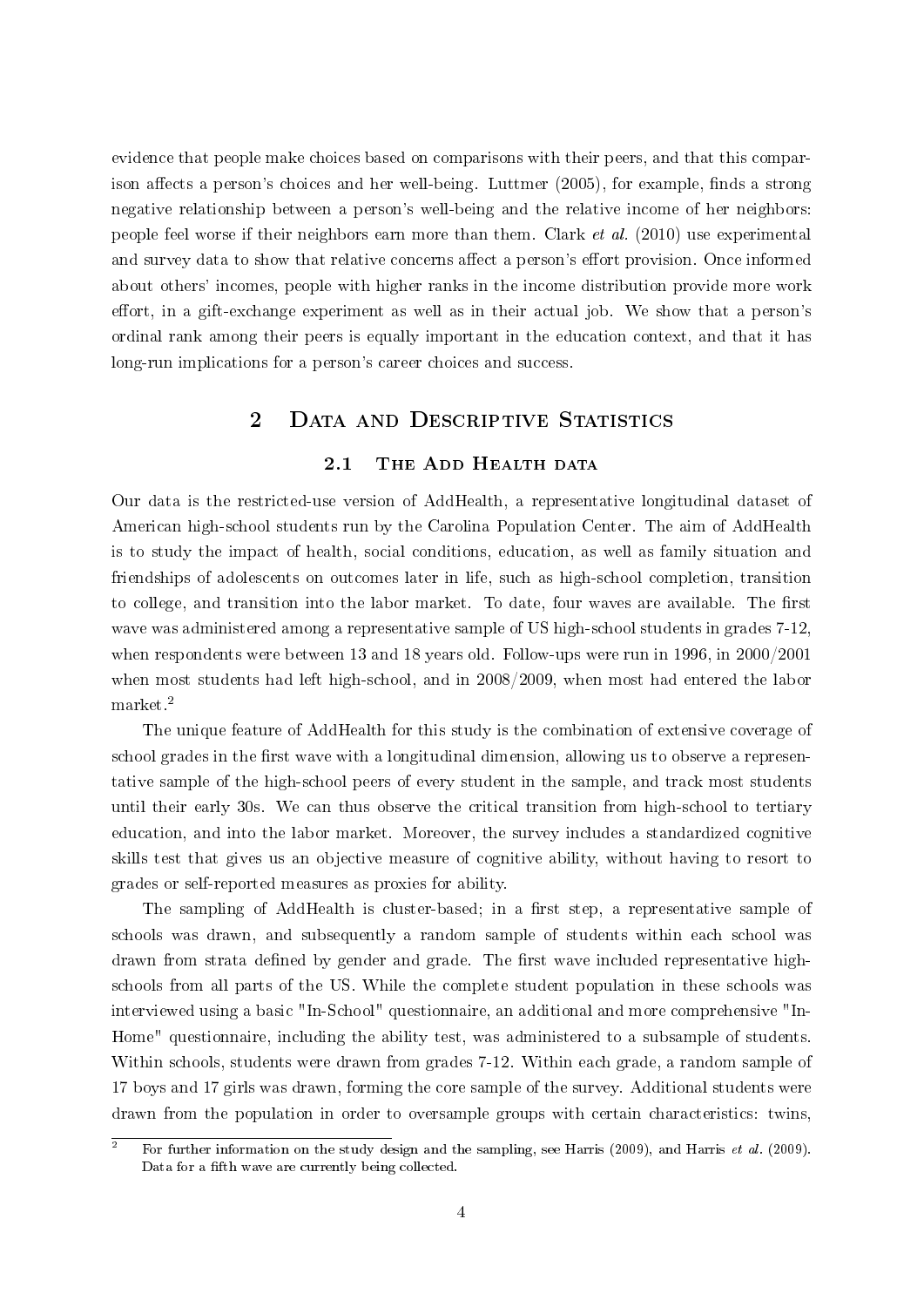students with disabilities, blacks from well-educated families, as well as students of Chinese, Cuban, and Puerto Rican origin. In 16 schools, all students that were present on the day of the survey were included (saturated schools).

Our sample is the in-home sample of the first wave of AddHealth. We drop from the sample all schools with 20 observations or less (109 obs.), and all grades with 5 students or less (304 obs.). Moreover, we drop all students for who we do not observe the educational attainment (finished high-school, attended college, completed college) in wave IV  $(4.426 \text{ obs.})$ . In total, this leaves us with 13,930 students in 130 schools and 432 grades.

#### 2.2 Outcome variables: Educational attainment

We consider three outcome variables that measure different degrees of educational attainment: high-school dropouts, attended college, completed college. In wave IV of AddHealth, respondents were asked for their highest educational attainment. We consider as high-school dropouts all students who reported that their highest educational attainment was less than high-school. The categories attended college and completed college are nested; completed college only includes students who completed a Bachelor's degree, while some college is broader and also includes students who attended college but finished with a degree lower than a Bachelor's, or did not finish at all.

Table [1](#page-5-0) summarizes the outcome variables for various subgroups. Among all students, 7% did not finish high-school, while 67% attended college. Around half of those who attended college nished at least with a Bachelor's degree. Women have a higher average educational attainment than men, with fewer high-school dropouts and higher college attendance and completion rates.

The educational attainment differs considerably by parental background, as well as by race. The data show a high correlation between the educational attainment of the parents and their children. Children of college-educated parents are four times as likely to complete a college degree and ten times less likely to drop out of high-school than children whose parents were highschool dropouts. There is less variation in the educational attainment of various ethnic groups. Hispanics and blacks have lower educational attainment than whites, but the raw differences are less than 10 percentage points. An exception are Asians, whose educational attainment is considerably higher than in all other groups.

Finally, we consider schools with different average ability and heterogeneity. Unsurprisingly, students from schools in the top half of all sampled schools have a higher educational attainment later in life. We also want to see whether more heterogeneous schools are more or less conducive to educational success. If schools are segregated with respect to students' ability, for example because of a tracking system or because of self-selection of students into schools, one would expect more segregated schools to have different outcomes from more integrated and therefore more heterogeneous schools. The raw data, however, do not support this conjecture. Students who attended schools with a high within-school standard deviation in their students' cognitive ability have similar shares of high-school dropouts and college graduates than more homogeneous schools.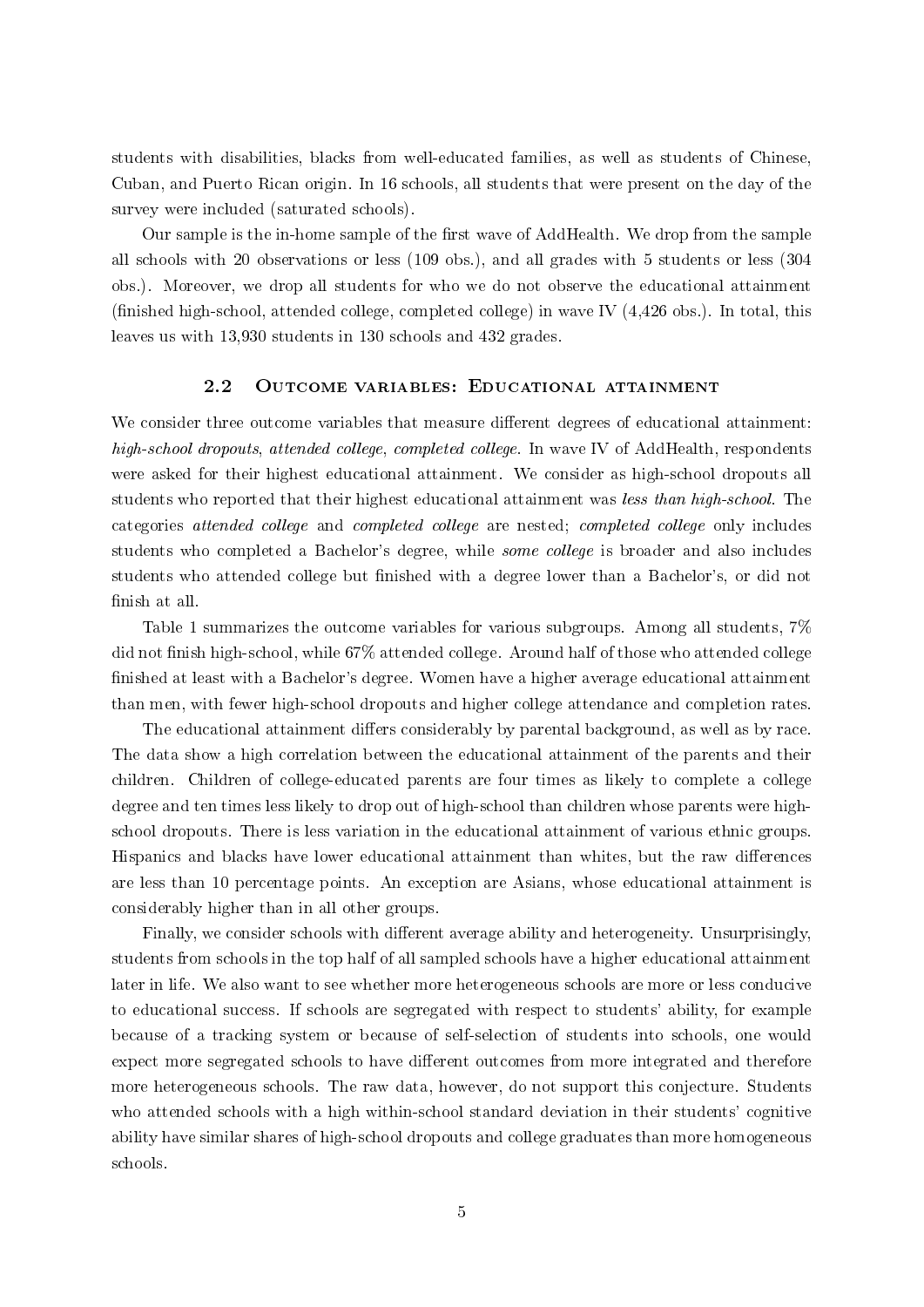<span id="page-5-0"></span>

| Group                                                     |          | $High-school$ |         | attended |                    | college | N     |
|-----------------------------------------------------------|----------|---------------|---------|----------|--------------------|---------|-------|
|                                                           |          | dropouts      | College |          | $\emph{completed}$ |         |       |
|                                                           | mean     | (SD)          | mean    | (SD)     | mean               | (SD)    |       |
| All                                                       | 0.07     | (0.26)        | 0.67    | (0.47)   | 0.33               | (0.47)  | 13645 |
| Male                                                      | 0.07     | (0.26)        | 0.67    | (0.47)   | 0.33               | (0.47)  | 13645 |
| Female                                                    | $0.07\,$ | (0.26)        | 0.67    | (0.47)   | 0.33               | (0.47)  | 13645 |
| Parental background:                                      |          |               |         |          |                    |         |       |
| Less than high-school                                     | $0.07\,$ | (0.26)        | 0.67    | (0.47)   | 0.33               | (0.47)  | 13645 |
| High school                                               | 0.07     | (0.26)        | 0.67    | (0.47)   | 0.33               | (0.47)  | 13645 |
| Some college                                              | 0.07     | (0.26)        | 0.67    | (0.47)   | 0.33               | (0.47)  | 13645 |
| College                                                   | 0.07     | (0.26)        | 0.67    | (0.47)   | 0.33               | (0.47)  | 13645 |
| Race:                                                     |          |               |         |          |                    |         |       |
| White                                                     | 0.07     | (0.26)        | 0.67    | (0.47)   | 0.33               | (0.47)  | 13645 |
| Asian                                                     | 0.07     | (0.26)        | 0.67    | (0.47)   | 0.33               | (0.47)  | 13645 |
| Hisp                                                      | 0.07     | (0.26)        | 0.67    | (0.47)   | 0.33               | (0.47)  | 13645 |
| <b>Black</b>                                              | $0.07\,$ | (0.26)        | 0.67    | (0.47)   | 0.33               | (0.47)  | 13645 |
| Average school ability:                                   |          |               |         |          |                    |         |       |
| High average ability (above median)                       | 0.07     | (0.26)        | 0.67    | (0.47)   | 0.33               | (0.47)  | 13645 |
| Low average ability (below median)                        | $0.07\,$ | (0.26)        | 0.67    | (0.47)   | 0.33               | (0.47)  | 13645 |
| <i>School heterogeneity</i> (within-school SD in ability) |          |               |         |          |                    |         |       |
| High heterogeneity (above median)                         | $0.07\,$ | (0.26)        | 0.67    | (0.47)   | 0.33               | (0.47)  | 13645 |
| Low heterogeneity (below median)                          | 0.07     | (0.26)        | 0.67    | (0.47)   | 0.33               | (0.47)  | 13645 |

### Table 1: Educational attainment by group

Notes: This table displays the share of high-school dropouts, the share of people who enrolled in college, and the share of people who finished a college degree of 3 years or more. Standard deviations reported in parentheses. Within-grade quartiles refer to the quartile in the ability distribution of a student's high-school grade. Parental background refers to the highest level of education and the highest occupational status among both parents. Average school ability is the average ability of the entire school, and above/below median refers to the school distribution, i.e. students in the "above median" group attend schools with an above-median ability-level. The school heterogeneity is measured by the within-school standard deviation of ability.

### 2.3 Measuring ability and ordinal rank

We use as ability measure the results of a standardized Peabody picture vocabulary test, of which a shortened version was included in the survey. The test scores are computed on basis of a simple task: After a set of pre-tests, participants are asked to allocate words spoken aloud by the interviewer to a set of four different simple pictures. The test proceeds through a series of rounds with increasing difficulty. Test scores are standardized by age with mean 100, and are computed automatically without being made available to the interviewer or the respondent.<sup>[3](#page-5-1)</sup>

<span id="page-5-1"></span> $\overline{\text{3}}$  Further information on the Addhealth Picture Vocabulary Test is available in the AddHealth documentation at <http://www.cpc.unc.edu/projects/addhealth/data/guides>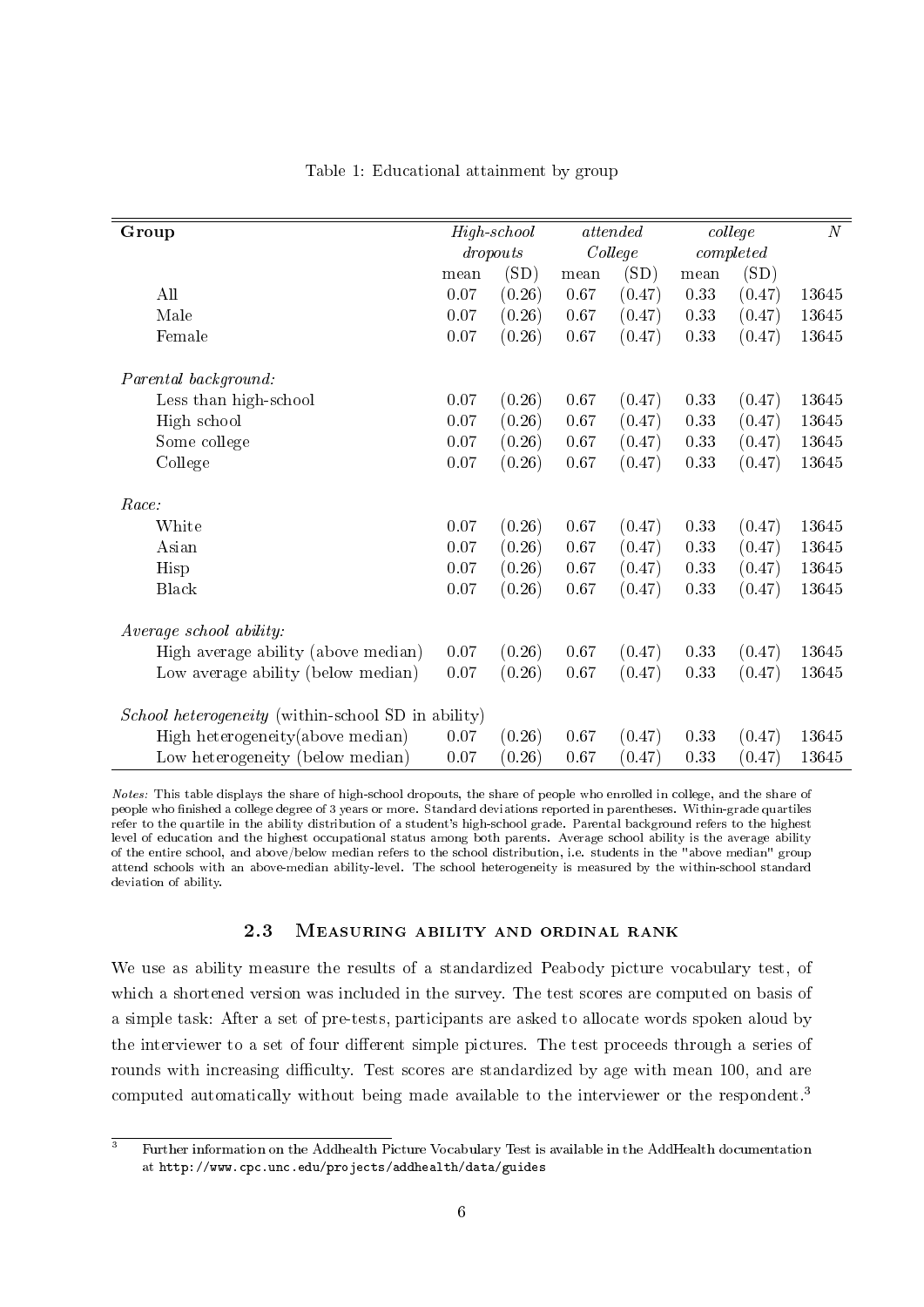Though measuring very basic cognitive skills, the Peabody Picture Test has been shown to have a high re-test reliability and cross-validity to other intelligence tests for adolescents [\(Dunn &](#page-19-12) [Dunn, 2007\)](#page-19-12). For our purpose of analyzing relative rank concerns, the test has the advantage of measuring individual verbal ability, which is clearly visible in the classroom.

Based on the test score we rank all students of a school grade, with rank 1 being assigned to the student with the lowest ability in the grade, and a rank equal to the number of students in a grade to the student with the highest ability. Students with the same test score are assigned an equal rank. To make the within-grade ranks comparable across grades and schools with a different number of students, we standardize the absolute ranks within a grade to a relative rank position, a continuous measure that assigns value 1 to the student with the highest rank in class, and 0 to the lowest. Simply put, the third brightest student in a grade of 100 has a better rank than the third in a grade of four students, because the third in a grade of 100 is better than 97 students in her class and is thus at the 97th percentile, while the third in a grade of four is better than one person, and worse than 2, and is at the 25th percentile. The relative rank measure reflects this difference; it is calculated as

relative rank = 
$$
\frac{\text{absolute rank} - 1}{\text{nr of students in grade} - 1}.
$$
 (1)

#### 2.4 SUMMARY STATISTICS

The first panel in Table [2](#page-7-0) summarizes the ability measures and other individual characteristics. The two columns on the right display the means of the individual-level variables for students in the bottom and top half of the ability distribution of their grade. At first glance, women and blacks are over-represented among students in the bottom half of a grade, while there is no large difference with respect to average age, and neither in the share of Asians, Hispanics, or students with a migration background. A strong correlation appears between ability and parental education. Children with highly educated parents are more likely to have a higher rank within their grade, while children from parents with lower educational backgrounds are over-represented in the bottom half of a grade.

The second panel in Table [2](#page-7-0) summarizes the school and grade characteristics. Schools differ greatly in terms of average ability and heterogeneity. Students in the lowest-ability school scored on average 79 on the standardized test, which is three between-school standard deviations below the mean; the highest-ability school scored 116, or 2.5 between-school standard deviations above the mean. To measure heterogeneity in ability we take the within-school standard deviation of the ability distribution. The within-school standard deviation varies between 9.2 and 20.5, and is on average twice as large as the between-school standard deviation, which is 6.5.

Depending on the school, the grade size varies greatly; in the population it ranges from 5 in the smallest grade to 645 in the largest. More relevant for our study is the actual withingrade sample size. The average grade has 40 students in the sample, which is more than the 34 students drawn at random due to oversampling of minorities and the inclusion of saturated schools. On average, 22% of a grade have been sampled.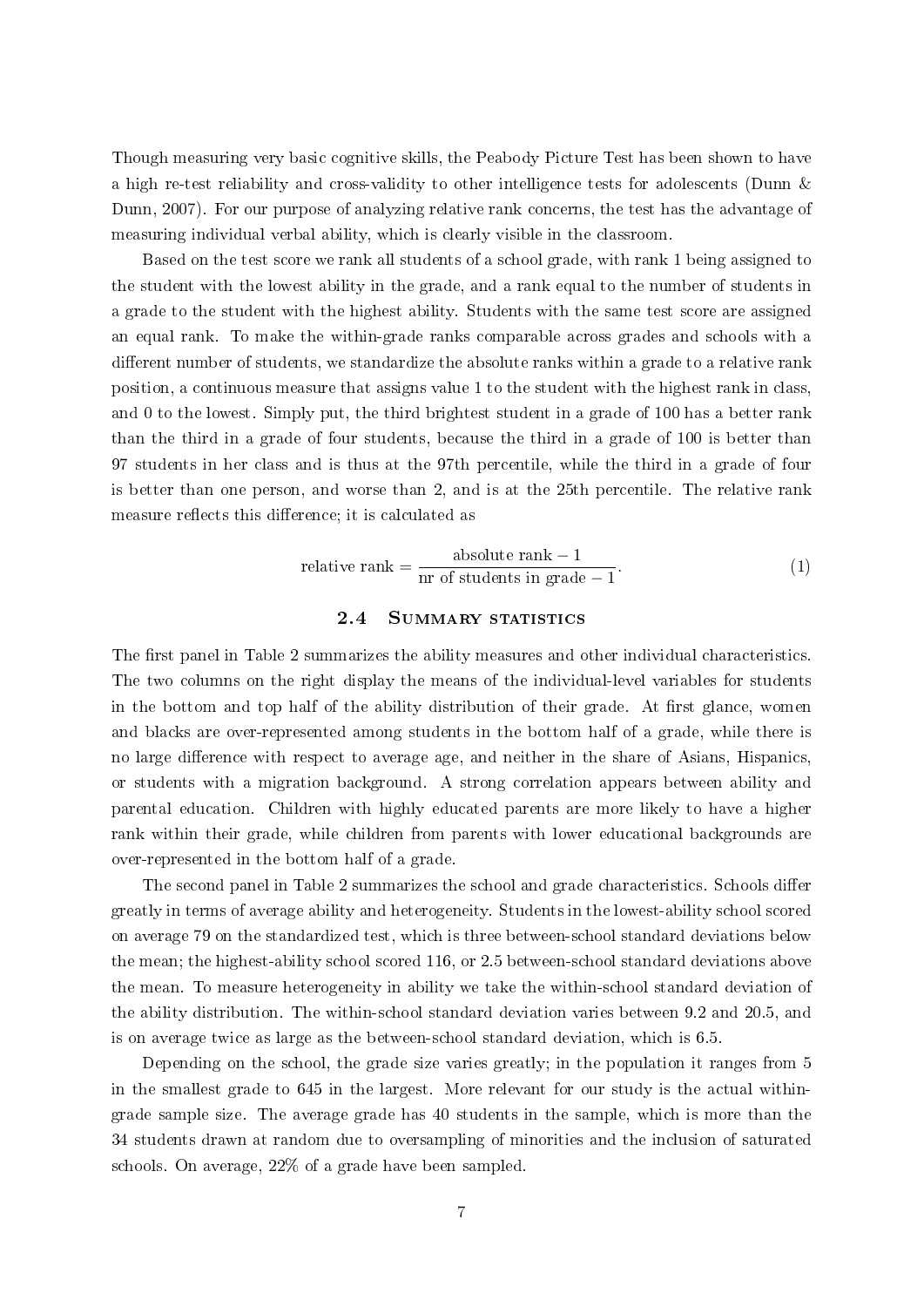<span id="page-7-0"></span>

|                                         |          | $\overline{\text{All}}$ |       | bottom 50%             | top $50\%$ |
|-----------------------------------------|----------|-------------------------|-------|------------------------|------------|
| Variable                                | $\cal N$ | Mean                    | SD    | $\label{eq:mean} Mean$ | Mean       |
| Ability                                 |          |                         |       |                        |            |
| Cognitive ability                       | 13645    | 101.14                  | 14.24 | 91.18                  | 110.84     |
| Ability rank                            | 13645    | 0.50                    | 0.29  | 0.24                   | 0.75       |
| Personal characteristics                |          |                         |       |                        |            |
| Age                                     | 13645    | 16.13                   | 1.68  | 16.25                  | 16.01      |
| Female                                  | 13645    | 0.54                    | 0.50  | 0.57                   | 0.50       |
| Ever repeated a grade                   | 13645    | $0.20\,$                | 0.40  | 0.28                   | 0.13       |
| Migration background (1st $&$ 2nd gen.) | 13645    | 0.15                    | 0.36  | 0.16                   | 0.14       |
| Asian                                   | 13645    | 0.07                    | 0.25  | 0.06                   | 0.07       |
| <b>Black</b>                            | 13645    | 0.22                    | 0.42  | 0.27                   | 0.19       |
| Hispanic ancestry                       | 13645    | $0.14\,$                | 0.35  | 0.16                   | 0.13       |
| Highest parental education              |          |                         |       |                        |            |
| Less than high-school                   | 13645    | 0.14                    | 0.35  | 0.19                   | 0.10       |
| High-school                             | 13645    | $0.25\,$                | 0.43  | 0.29                   | 0.21       |
| Some college                            | 13645    | 0.25                    | 0.43  | 0.24                   | 0.26       |
| College                                 | 13645    | 0.36                    | 0.48  | 0.29                   | 0.42       |
|                                         |          |                         |       |                        |            |
| School characteristics                  | $\cal N$ | $\label{eq:mean} Mean$  | SD    | Min                    | Max        |
| Small $(< 401$ students)                | 130      | 0.22                    | 0.42  |                        |            |
| Medium (401-1000 students)              | 130      | 0.47                    | 0.50  |                        |            |
| Large $(>1000$ students)                | 130      | 0.31                    | 0.46  |                        |            |
| Class size                              | 128      | 25.86                   | 5.18  | 10.00                  | 39.00      |
| Mean ability                            | 130      | 100.31                  | 6.46  | 79.19                  | 115.80     |
| SD ability                              | 130      | 12.89                   | 2.29  | 9.24                   | 20.48      |
| Grade characteristics                   |          |                         |       |                        |            |
| Grade size (population)                 | 432      | 184.27                  | 13154 | 5                      | 645        |
| Nr students in sample                   | 432      | 40.63                   | 45.27 | $6\phantom{.}6$        | 545        |

### Table 2: Summary Statistics of the main variables

Notes: This table displays the mean and standard deviations of the main regression variables for the whole sample, as well as the means for the students above and below the median ability of their school grade. Besides the share of Asians, all differences are statistically significant at the 1%-level. The school characteristics have been reported by the school administrator in a separate survey. In two cases, the information on the average class size was missing.

# 3 Identification and Estimation Strategy

The cleanest strategy to estimate a causal effect of ordinal rank on educational attainment would be through a randomized experiment. One could assign students randomly to high-schools and observe the relationship between their ordinal rank in their grade and their educational outcomes later in life. This strategy, however, would not allow for a separate identification of rank and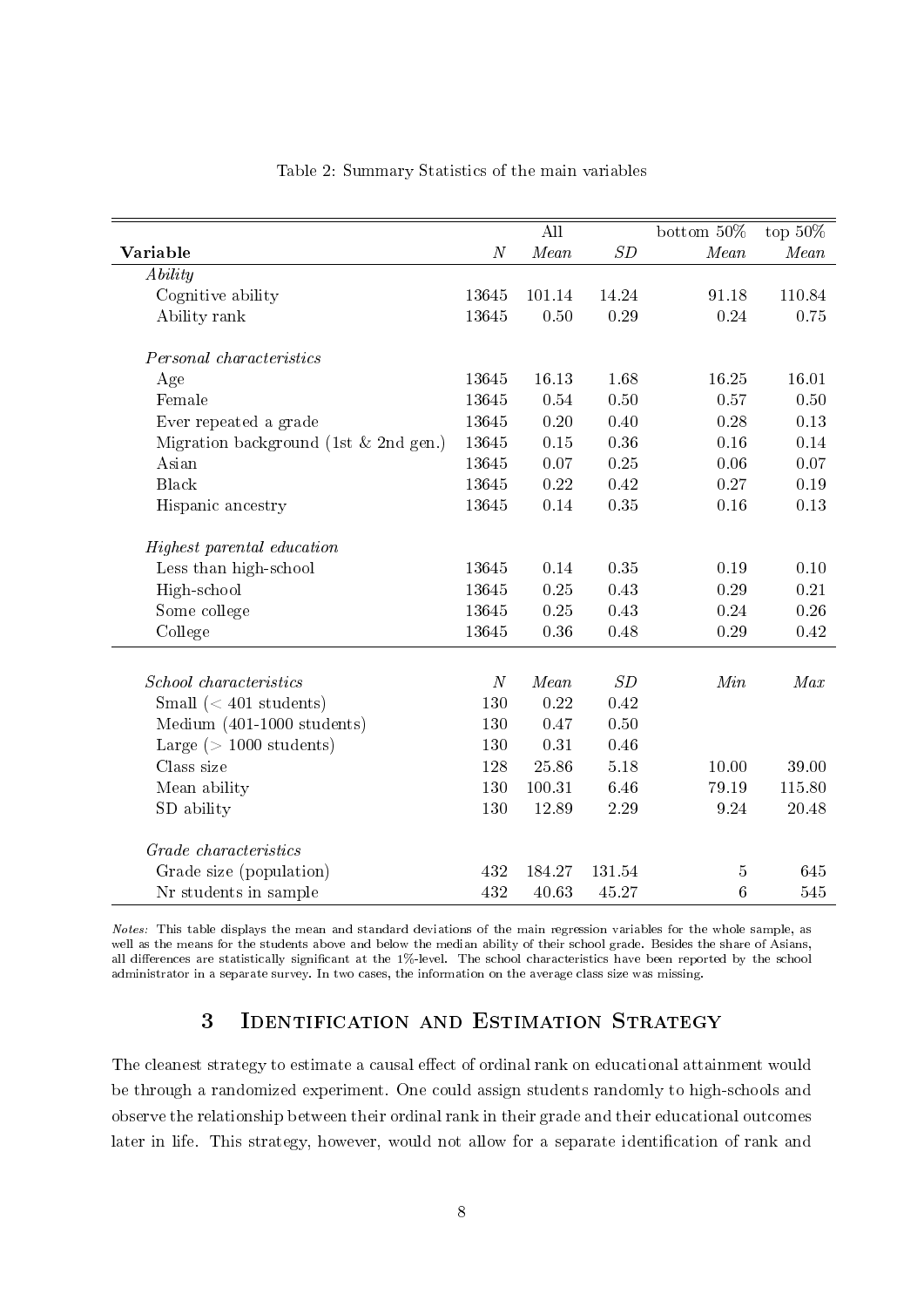school effects, because unobserved school characteristics could influence educational attainment. A more promising alternative would be to assign students to different classrooms within the same school, and run the same experiment in many schools, such that the results would only be driven by the difference in a student's rank position within a class, while keeping the school environment constant.

<span id="page-8-0"></span>Although we have no such experiment available, our identification strategy replicates the within-school experiment. Instead of assigning students to classrooms, we compare students from different age cohorts, exploiting the variation in the skill distribution across grade within the same school.



Figure 1: A student with ability=abil has rank 1 in the entry cohort in 1994 but rank 2 in 1995.

Figure [1](#page-8-0) illustrates a simple example for the identifying variation. It shows two entry cohorts in the same school, each cohort consisting of 3 students. Consider a student with a given level of cognitive ability  $abil$ ; if she entered the school in 1994, she would have the first rank in her cohort. If she entered the school one year later, she would only be on the second rank, simply because there is one student with a higher cognitive ability in the same cohort. The main identifying assumption is that the year of entry into a school is quasi-random, and cannot be influenced by the students or their parents. Obviously, in this set-up students are not randomly assigned, but given that the entry year into middle/high-school is mainly determined by a student's age, it is plausible to assume that the variation in the ability distribution across cohorts works like random assignment and produces a causal estimate. In the following, we will explain the estimation strategy, and discuss the plausibility of the identifying assumptions in greater detail.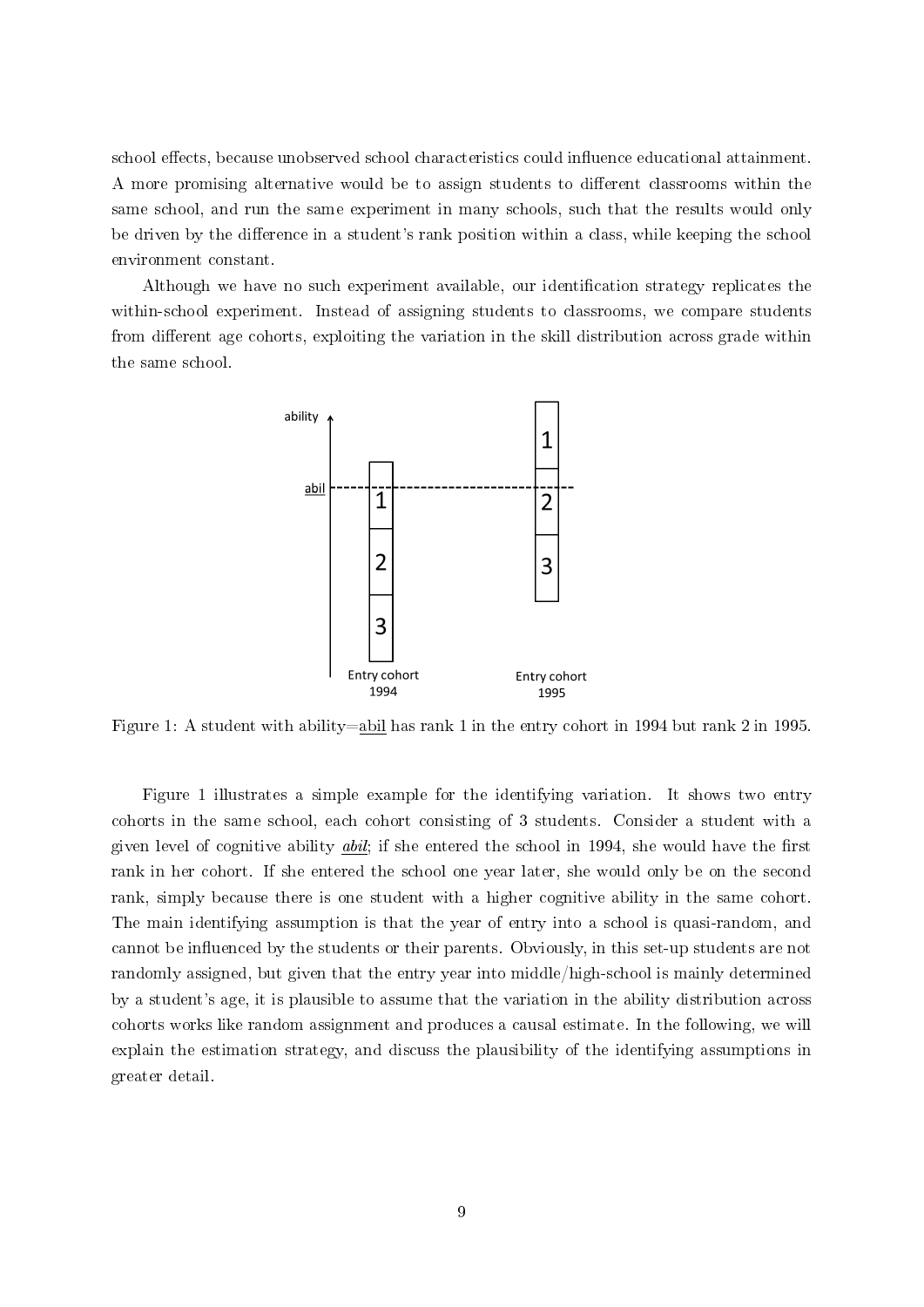#### 3.1 ESTIMATING EQUATION

The following regression setup relates the educational attainment in wave IV of the survey (in 2008) to a student's ordinal rank in high-school measured in wave I (in 1994/1995):

<span id="page-9-0"></span>Educ. attainment<sub>ijk</sub> = 
$$
\gamma
$$
 ordinal rank<sub>ijk</sub> +  $g(\text{cog. ability}_{ijk}) + \mathbf{X'_{ijk}}\beta$  (2)  
+ School FE<sub>j</sub> + Grade FE<sub>k</sub> +  $\varepsilon_{ijk}$ .

We consider the three outcome variables in separate regressions. The outcome variable of person i who attended high-school j and grade  $k$  is a dummy variable that takes value one if a person has achieved a certain educational attainment dropped out of high-school, attended college, or completed college  $-$  and zero otherwise. The coefficient of interest is  $\gamma$ , which measures the impact of a marginal increase in the relative rank of a student within a high-school cohort on educational attainment.

Given that a person's ordinal rank is determined by her cognitive ability, the ordinal rank could be seen as a mere proxy for cognitive ability, in which case  $\gamma$  could be interpreted as the marginal effect of cognitive ability and not of ordinal rank. To ensure that  $\gamma$  exclusively measures the marginal effect of ordinal rank, we control for a person's cognitive ability with a fourth-order polynomial  $g(\cos \alpha)$  ability<sub>ijk</sub>), which captures the potential non-linear relationship between ability and educational attainment.

As shown in Table [1,](#page-5-0) the outcome variables differ considerably between demographic groups. For example, men have lower educational attainment than women, blacks have lower educational attainment than whites, and children of highly educated parents have a higher educational attainment. The vector of individual control variables  $X_{ijk}$  accounts for these differences and ensures that in our regression we compare students with the same observable characteristics. The controls include a dummy for gender, dummies for race (asian, black, hispanic), a dummy for migration background  $(1 \text{ if a person is a first- or a second-generation migration})$ , dummies for the highest level of education of both parents (less than high-school, high-school, some college, college degree), and dummies for the highest occupational status of both parents (not working, blue collar, white collar low-skilled, white collar high-skilled).

We also control for age, which is important because age effects could confound the estimate of  $\gamma$ , for example if older students within a cohort are at an advantage and therefore have a higher educational attainment later. Given that we have the exact date of the interview as well as the month and year of birth, we compute the age in months, allowing for variation in age within a birth year. Finally, we include a dummy that equals one if a student has ever repeated a grade until wave I of the survey. As shown in Table [2,](#page-7-0) repeaters are concentrated in the lower half of the ability distribution of their grade. If they also have lower educational attainment not controlling for repeaters would lead to an upward-bias in the estimate of  $\gamma$ .

The inclusion of separate school and grade fixed effects ensures that we compare the outcomes of students within the same school across different grades. The school fixed effects remove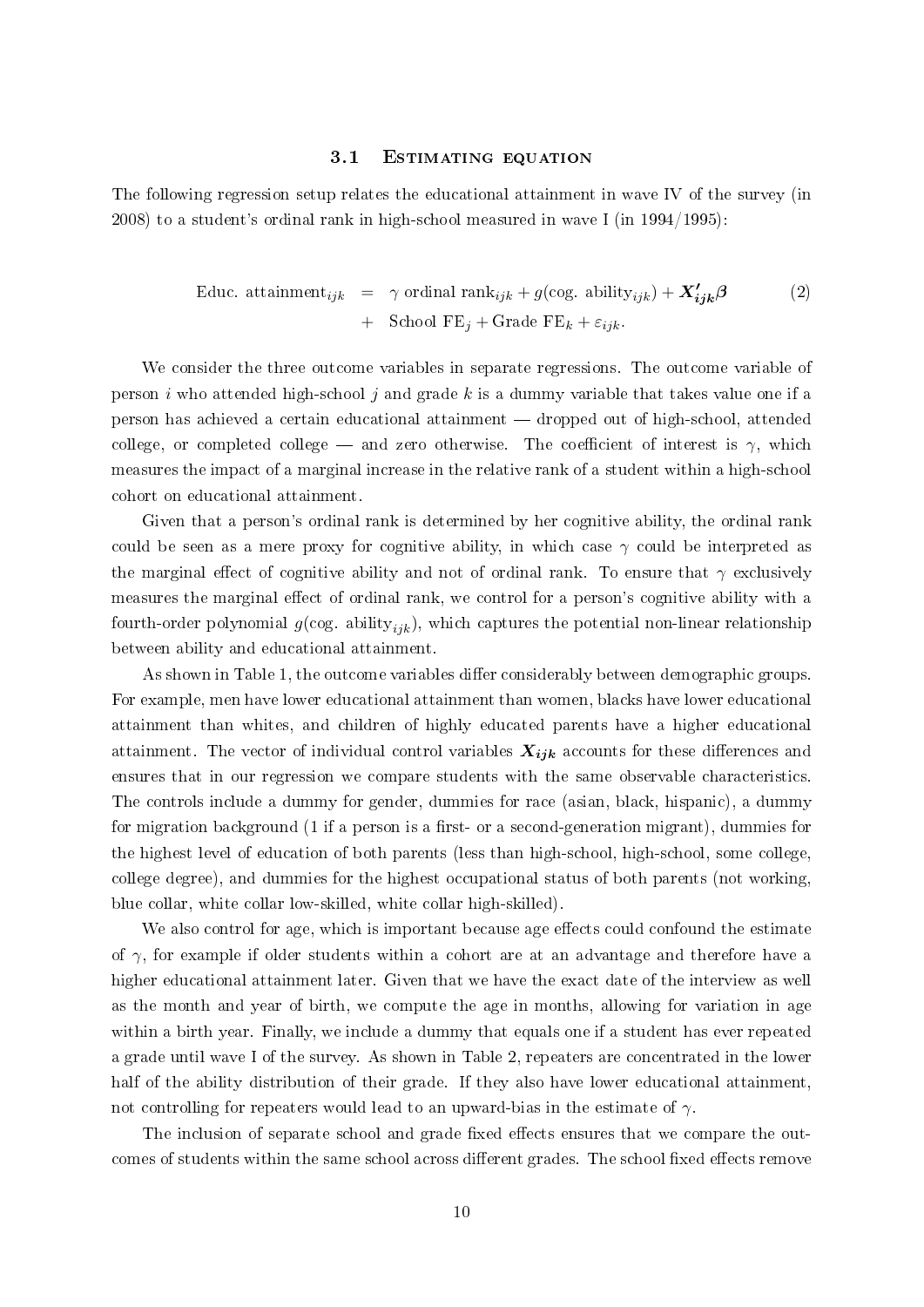the mean differences between schools in educational attainment, cognitive ability, as well as the demographic composition of schools. The grade fixed effects remove the mean differences in all variables between the six grade levels in our sample. Grade fixed effects are particularly important because of the mechanical positive correlation between grade in wave I and the likelihood of completing college in wave IV, which would bias the estimate of  $\gamma$ . Students who were in grade 12 in wave I are on average 30 in wave IV, and therefore have a higher likelihood of college completion than students who were in grade 7 in wave I and who were 25 in wave IV.

Finally,  $\varepsilon_{ijk}$  is an i.i.d error term that captures all unobservable factors that affect educational attainment. Due to the heteroskedasticity inherent in linear probability models, we use robust standard errors.

In a second set of estimates, we will replace the separate school and grade fixed effects by an interaction of both fixed effects. This accounts for changes in cohort quality within a school over time, or differences in the average peer ability across grades within the same school. The estimating equation then becomes

<span id="page-10-0"></span>Educ. attainment<sub>ijk</sub> = 
$$
\gamma
$$
 ordinal rank<sub>ijk</sub> +  $g(\text{cog. ability}_{ijk}) + X'_{ijk}\beta$  (3)  
+ (School × Grade FE)<sub>jk</sub> +  $\varepsilon_{ijk}$ .

This set-up is more restrictive, as the identification of  $\gamma$  now relies only on differences in the dispersion of the ability distribution across grades within a school.

### 3.2 Identifying assumptions

The most basic confounding factor in estimating the effect of ordinal rank in high-school on educational attainment is self-selection into schools, be it because parents or students deliberately choose a certain school, or because students with similar characteristics live in the same neighborhood and go to the same school. The school fixed effects in Equation [3](#page-9-0) account for systematic differences across schools that would lead to a spurious relationship between a person's rank and her educational attainment.

Within a given school, the identification of a causal effect rests on the assumption that being in a certain cohort is as good as random. This assumption only holds if at least two conditions are fulfilled:

- 1. Conditional on having chosen a specific school, neither parents nor students can manipulate the student's cohort.
- 2. Within a school, there is no systematic correlation between cohort characteristics and educational attainment.

The first assumption would be violated if parents could manipulate the rank by delaying their children's entry into a given school. While possible, how feasible would this be in reality?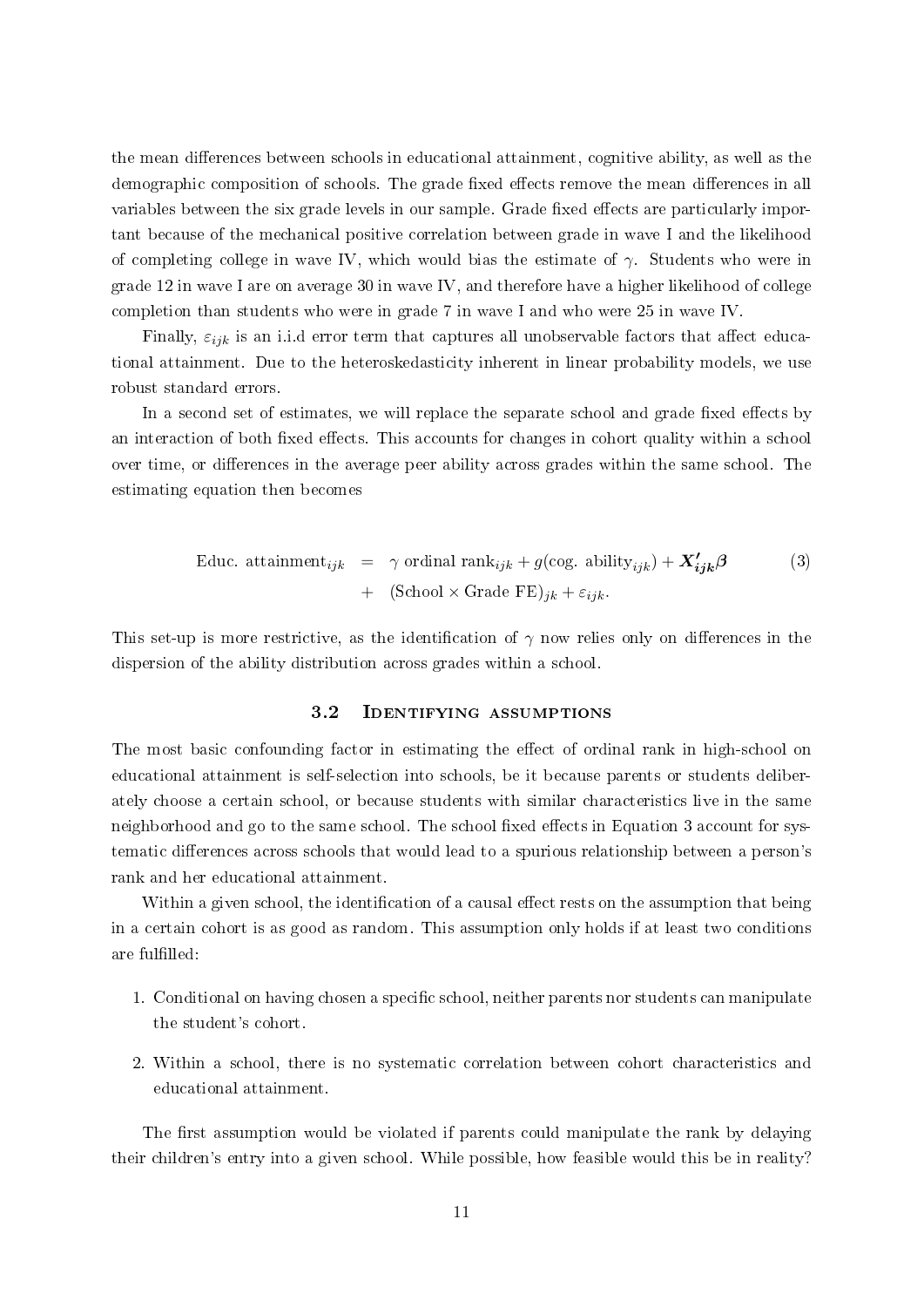Consider a parent whose child will soon reach the age of going to high-school. Within our quasiexperiment, their choice would be to send their child to high-school in the next school year, or to wait for another year. In order to know a child's rank in a *future* school grade of  $\sim$  on average  $-184$  students, the parents would need to know the ability of most other children that will also enrol in the same school. And even if they could perfectly foresee their child's rank, they would have to weigh the benefit of having a higher rank one year later against the cost of waiting for one more year, which would include one year of foregone earnings due to delayed access to the labor market, one more year of having to provide for the child, etc.

A more realistic scenario that could invalidate the first assumption is grade retention. If students repeat a grade, either because they did not have sufficient marks to progress, or because they repeated a grade voluntarily, they may end up in a different rank simply because they are older than the rest of the grade. We address this concern by controlling for a student's age in months, which absorbs the difference between older and younger students within a grade, and we include a dummy that equals one if a student has ever repeated a grade up to wave I of the survey.

The second assumption could be violated if the school quality changes over time. For example, if a school is "in decline", younger cohorts have a lower average ability in grade 7 than older cohorts had. A student with a given ability would then mechanically have a higher rank the younger she is. In that case,  $\gamma$  would be biased unless the cohort quality changes at the same rate in each school, in which case the grade fixed effects would capture the change. The model in Equation [3](#page-9-0) would not account for school-specific changes in cohort quality. To demonstrate that the second assumption is not violated, we will estimate Equation [4,](#page-10-0) which includes school  $\times$  grade fixed effects instead of separate school and grade fixed effects and show that the results are unchanged.

Including school  $\times$  grade fixed effects addresses a further potential violation of assumption 2), namely that the results could be explained by differences in mean cohort ability, as suggested by most of the peer effects literature. Consider the two cohorts in Figure [1.](#page-8-0) A student with ability level *abil* has a higher rank if he enters the school in 1994. However, the entry cohort in 1994 had on average a lower ability, which is mechanically linked to a higher rank, and leads to a downward-bias in the estimate of  $\gamma$ .

A further bias could be due to measurement error in the relative ability rank. One source of measurement error is the over-sampling of minorities. If minorities are in the bottom half of the within-grade ability distribution, and if they are over-sampled compared to white Americans, then white Americans would be assigned a higher relative rank than under random sampling. The survey design offers an opportunity to assess the size of the measurement error through the sequencing of the sampling. First, a random sample was drawn and labeled as the core sample, and second, additional students were drawn from given minorities. Hence, we observe for each student in the sample the rank with and without over-sampling. The correlation in the relative ranks in both samples is 0.9867, which indicates that measurement error from oversampling is negligible.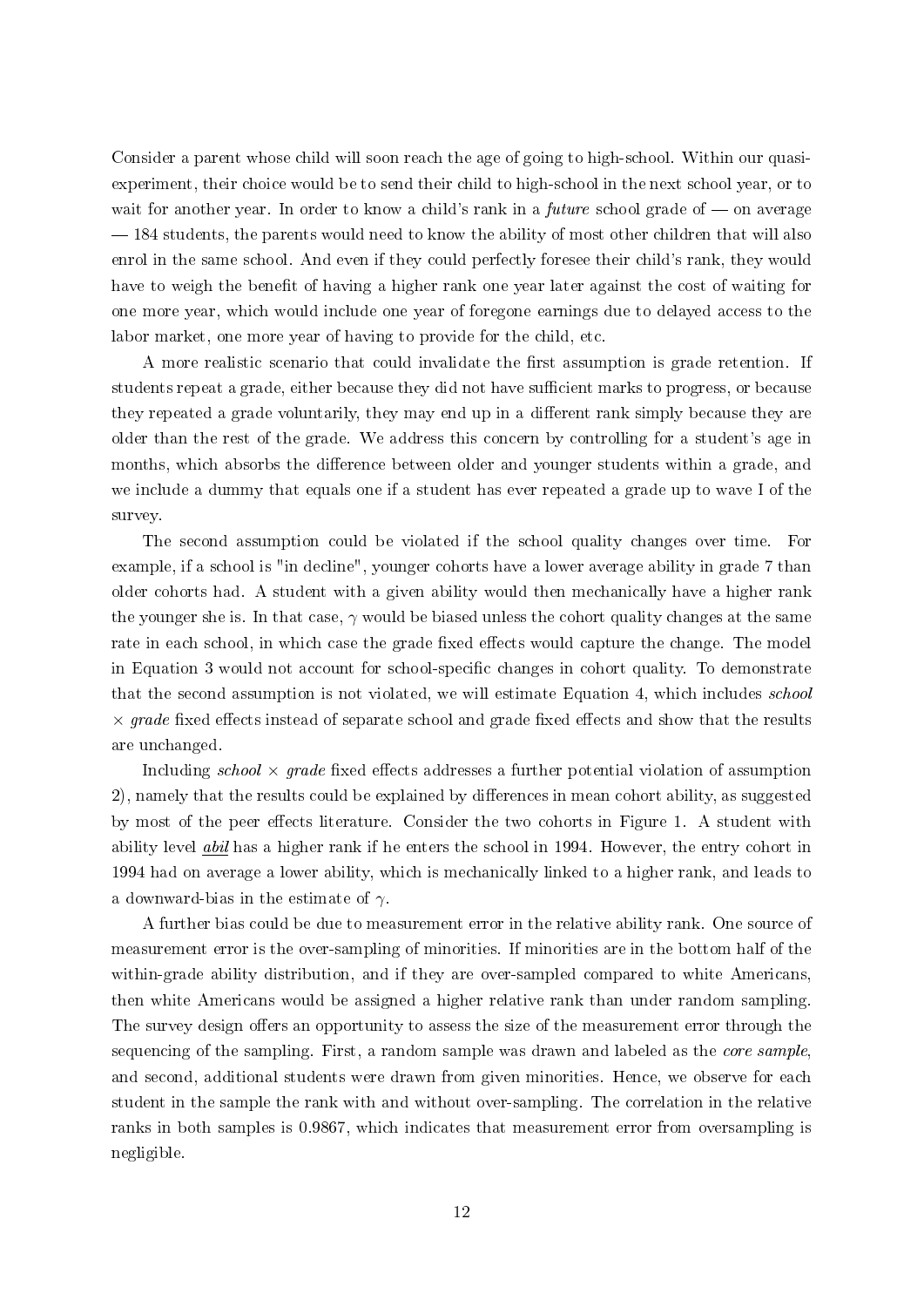## 4 Results

### 4.1 Ordinal rank and human capital investment

We now turn to the estimation of Equation [3.](#page-9-0) Table [3](#page-12-0) displays the basic results for separate regressions of each of the three outcome variables  $-$  dummies for being high-school dropouts, having attended college, and having completed college  $\sim$  on the ordinal rank of a student in her high-school cohort. We begin with the unconditional relationship in Column  $(1)$ , and gradually introduce fixed effects and control variables. Our preferred specification represents Equation  $3$ , and is displayed in Column (5).

<span id="page-12-0"></span>

| Dependent variable                  | $\left( 1\right)$ | $\left( 2\right)$ | $\left( 3\right)$ | $\left( 4\right)$ | $\left( 5\right)$ | (6)            |
|-------------------------------------|-------------------|-------------------|-------------------|-------------------|-------------------|----------------|
|                                     |                   |                   |                   |                   |                   |                |
| High-school dropout                 | $-0.133***$       | $0.053***$        | 0.002             | $-0.054**$        | $-0.034$          | $-0.048*$      |
|                                     | (0.008)           | (0.013)           | (0.022)           | (0.023)           | (0.023)           | (0.026)        |
| Attended College                    | $0.386***$        | $-0.106***$       | $0.091**$         | $0.139***$        | $0.103***$        | $0.112***$     |
|                                     | (0.013)           | (0.024)           | (0.039)           | (0.039)           | (0.038)           | (0.043)        |
| Completed College                   | $0.364***$        | $-0.266***$       | $0.073*$          | $0.121***$        | $0.102***$        | $0.082*$       |
|                                     | (0.013)           | (0.024)           | (0.040)           | (0.041)           | (0.039)           | (0.044)        |
| Contents:                           |                   |                   |                   |                   |                   |                |
| Individual ability (quartic)        | No                | Yes               | Yes               | Yes               | Yes               | Yes            |
| School FE                           | N <sub>o</sub>    | N <sub>o</sub>    | <b>Yes</b>        | Yes               | Yes               | No             |
| Grade FE                            | N <sub>0</sub>    | N <sub>o</sub>    | Yes               | Yes               | Yes               | N <sub>0</sub> |
| School $\times$ Grade fixed effects | No                | No                | No                | N <sub>o</sub>    | N <sub>0</sub>    | Yes            |
| Individual controls                 | No                | No                | No                | No.               | Yes               | Yes            |
| Goodness of fit:                    |                   |                   |                   |                   |                   |                |
| $R2$ High-school dropout            | 0.02              | 0.04              | 0.08              | 0.09              | 0.15              | 0.17           |
| $R2$ Attended College               | 0.06              | 0.10              | 0.15              | 0.15              | 0.23              | 0.25           |
| $R2$ Completed College              | 0.05              | 0.12              | 0.18              | 0.18              | 0.26              | 0.28           |

Table 3: OLS regression results: the importance of rank position

Note: This table displays the results of separate OLS regressions of the dependent variables high-school dropout, attended college, and completed college on the relative rank. From left to right, more controls and fixed effects are being introduced. Robust standard errors are displayed in parentheses, with significance levels  $*$  p $< 0.10, **$ p<0.05, \*\*\* p<0.01. The  $R^2$  measures the goodness of fit for each regression.

The unconditional relationship in Column (1) strongly suggests that a higher within-grade rank is associated with higher educational attainment. An increase in the relative rank by one decile, that is, the difference between the second- and the third-best student in a grade of ten students, or the difference between the second- and the fourth-best in a grade of  $20$ , is associated with a decrease in high-school dropout rates by 1.3 percentage points, which is 19% of the overall high-school dropout rate. The association with attending college and completing college is even larger. A one-decile increase in the relative ability rank increases the likelihood of going to college by 3.8 percentage points, which is 5% of the mean rate of college attendance, and increases the likelihood of completing college by 3.6 percentage points, which is more than 10% of the college completion rate in the sample.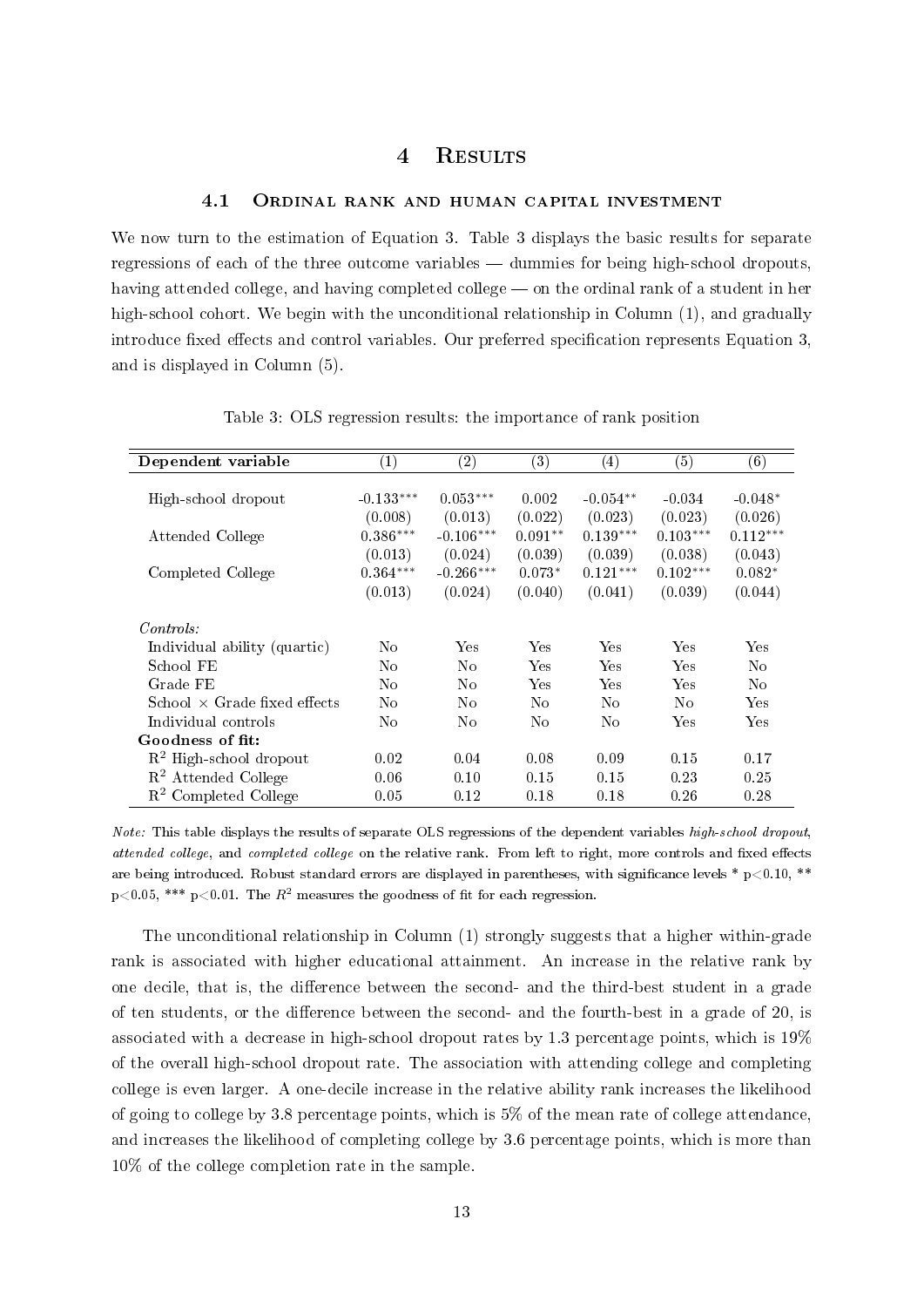While pointing to a strong association, the information we can get from Column (1) is limited, because the ability rank is based on the score on the ability test, and merely is a proxy for ability due to the strong positive correlation between rank and ability. In Column (2) we control for a fourth-order polynomial in individual ability, in which case the sign of the marginal effect of ordinal rank gets reversed. Taken at face value, the results suggest that the ordinal rank negatively affects educational attainment. This result may seem surprising, but it reflects a mechanical correlation between rank and school quality. At a given level of ability, a student in a school with a low average ability has a higher rank than in a school with a high-ability, but students from schools with a high average ability have a higher educational attainment.

In Column (3) we control for unobserved heterogeneity across schools by introducing school fixed effects. Identification now only comes from within the schools. Compared to the model without fixed effects, the  $R^2$  is considerably higher, confirming the importance of unobserved heterogeneity across schools. The coefficient for high-school dropouts suggests that dropping out of high-school is not influenced by ordinal rank, while there is a positive association between ordinal rank and college attendance and completion.

Column  $(4)$  makes a leap towards a causal effect. While in Column  $(3)$  we estimated an average effect across all students within a school, in Column  $(4)$  we compare students with the same ability across different cohorts within the same school. We introduce grade fixed effects which absorb the mean difference between different cohorts across the sample. If students who were in 7th grade in 1995 were on average different from those in 8th grade, this difference is accounted for in this specification. Compared to Column  $(3)$ , the effects are larger and more precisely estimated. For all three outcome variables, these effects are substantial. An increase in the within-grade rank by one decile decreases the likelihood of dropping out of high-school by half a percentage point (7% of the mean), and increases college attendance and completion by 1.4 and 1.2 percentage points (2% and 3.6% of the mean), respectively.

In Column  $(5)$  we introduce individual control variables to take into account the differences in observable characteristics, and their potential effect on the outcome. There are two reasons for including control variables. First, as shown in Table [1,](#page-5-0) the outcome variables differ significantly across ethnic and parental backgrounds. Second, as indicated by the increased  $R^2$  in Column  $(5)$ , the control variables have additional explanatory power and ensure a better model fit. The inclusion of individual controls, however, has no statistically significant impact on the point estimates, which lends further credibility to our claim that cross-cohort variation in the ability distribution within the same school is quasi-random. The point estimates in Column (5) are slightly smaller than in Column  $(4)$ , but the difference is not statistically significant.

Finally, we address the concern that the average grade ability, which is omitted in Equation [3,](#page-9-0) biases the estimates. In Column  $(6)$  we include school  $\times$  grade fixed effects, taking into account school-specific average differences across grades. In this specification, we identify the impact of rank position only from differences in the dispersion of the ability distribution across grades within the same school. It is reassuring that the results are similar to those in the estimation with separate sets of fixed effects in Column  $(5)$ . The differences between the coefficients in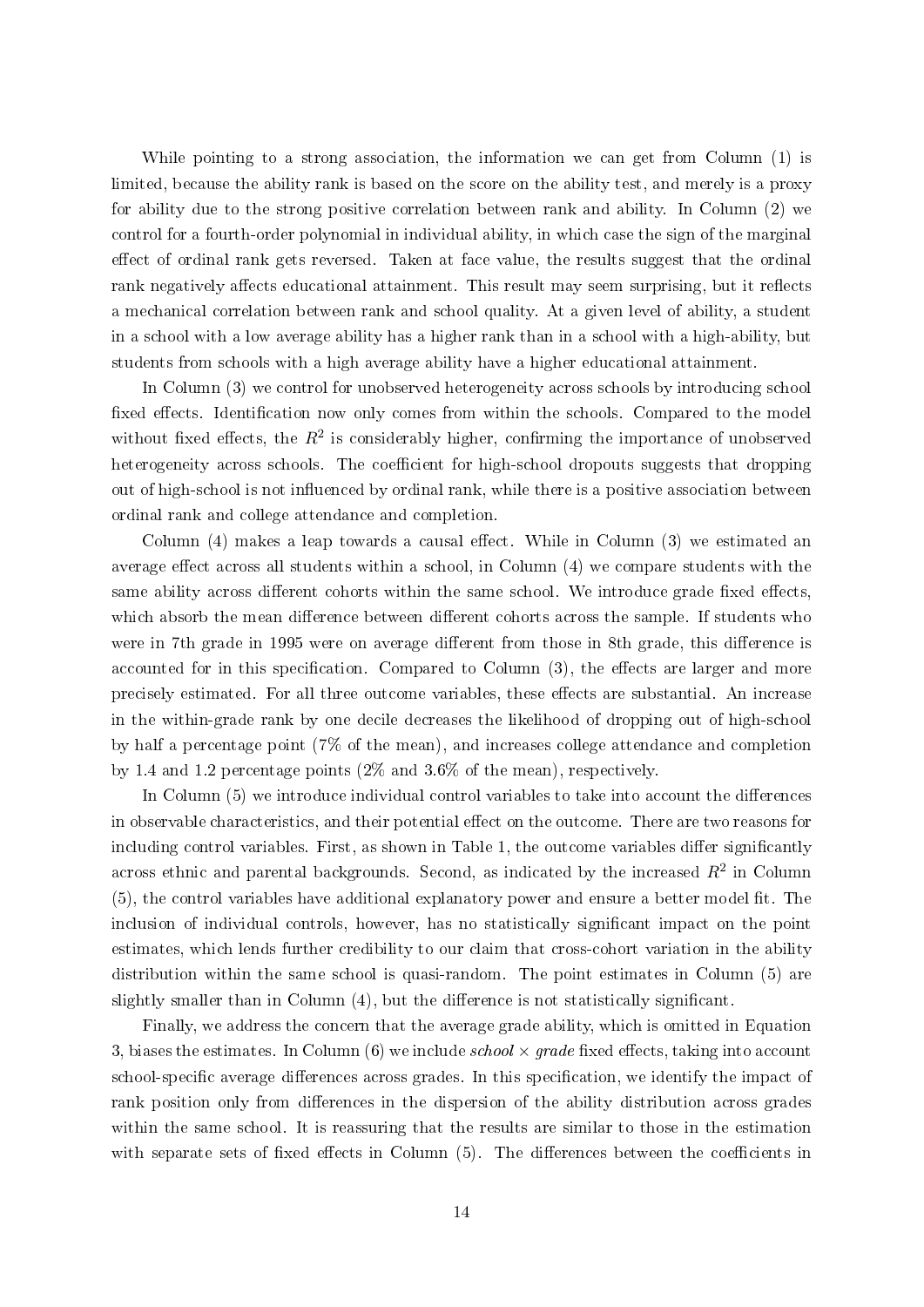Columns (5) and (6) are not statistically significant.

#### 4.2 Heterogeneous effects

While the regression results in Table [3](#page-12-0) show positive impact of high-school rank position on educational attainment, the strength of this impact differs across groups. In Figure [2](#page-15-0) shows the marginal effects for various subgroups, which we obtained by re-estimating Equation [3](#page-9-0) and including interaction terms of the relative rank with dummy variables for different subgroups, along with the subgroup dummies themselves.

We first consider the differences between male and female students. For high-school dropouts and college attendance, the effect is significantly stronger for men than for women. For college completion, in contrast, the result is the opposite; the impact of rank position on college completion among women is three times as strong for women than for men.

Next we check whether the impact differs along the ability distribution. The baseline estimate is a linear effect, which means that the rank difference between the second and third-best student has the same average effect on educational attainment as the difference between the 12th and 13th-best student. However, the effect could vary along the ability distribution within a grade. The ranking within a grade could work like a tournament, in which case the difference between the first and the second would matter more than between second and third, and so on. In the second row of Figure [2,](#page-15-0) we compare students with an ability in the top half of their grade to those in the bottom half. The effect for high-school dropouts is small and statistically insignificant. For college attendance and completion, we find larger effects in the top half. A higher rank is twice as important in the top half than in the bottom half.

The importance of ordinal rank may also differ by parental background. Children with highly educated parents may see their parents as role models and potentially know more about the benefits of going to college than children from parents with a low education. In that case, we should observe a larger impact for children from low-educated parents. The results in Panel D confirm this conjecture. The impact of ordinal rank on completing high-school is large among children from low-education households, while it is close to zero for children with at least one tertiary-educated parent. A similar pattern can be observed for college attendance. Both results are not surprising, given that among children with tertiary-educated parents only 2% drop out of high-school, while  $85\%$  attend some college. There is a difference, however, with respect to completing at least a Bachelor's degree. Here the effect is largest for children with tertiaryeducated parents. These results suggest that for children from highly educated households the ordinal rank does not matter for the decision to attend college, but it matters for the type of degree program they choose, and the success in these programs.

### 4.3 Potential channels

The baseline results show a significant impact of ordinal rank in high-school on human capital investment later in life. The question remains which mechanisms can explain this reduced-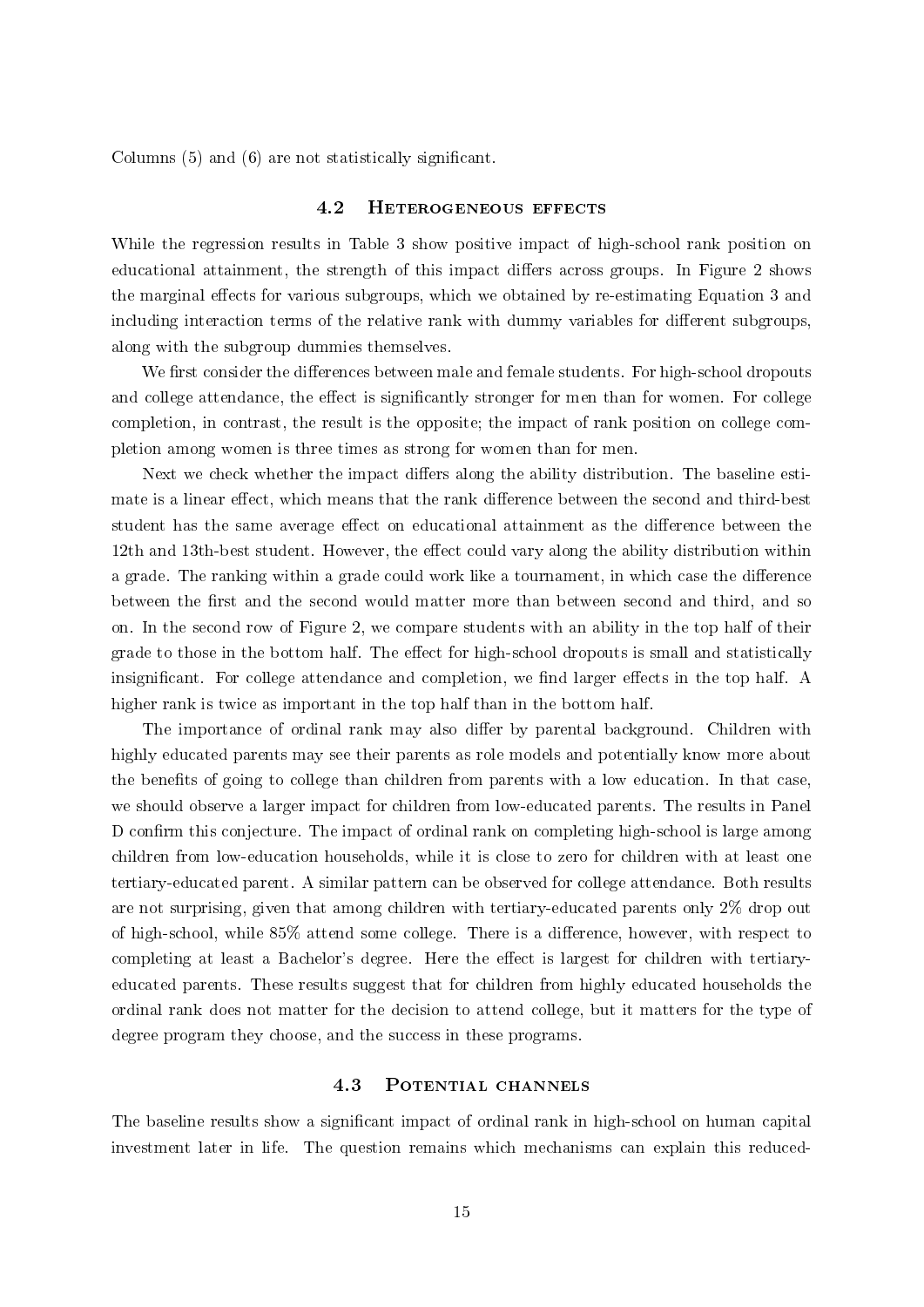<span id="page-15-0"></span>

Figure 2: OLS results: heterogeneous effects

 $Note:$  Each graph displays the point estimates and  $95\%$ -confidence intervals for the marginal effects of rank on educational attainment for various subgroups.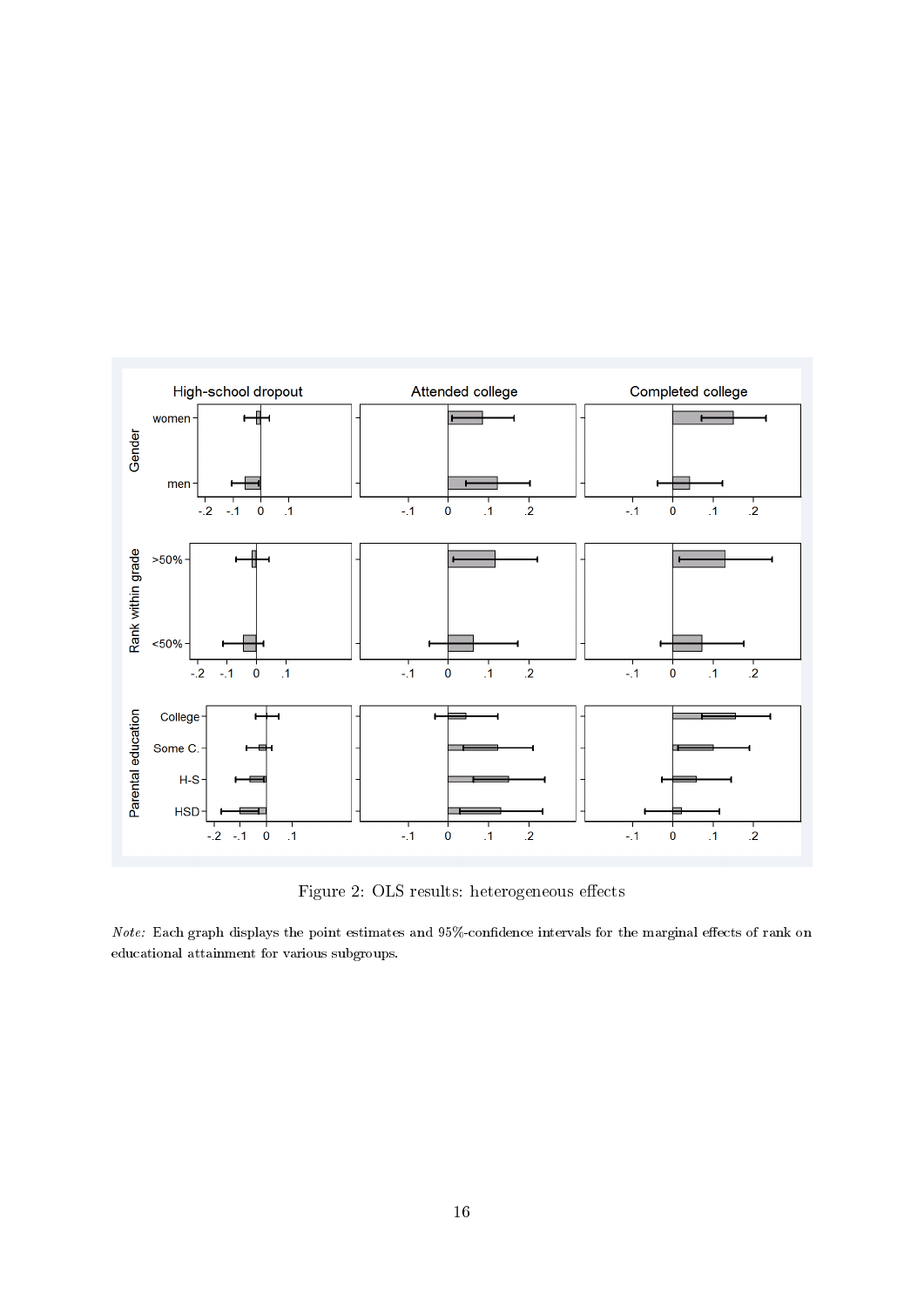| Dependent Variable                                          | Coefficient | <b>SE</b> |
|-------------------------------------------------------------|-------------|-----------|
|                                                             |             |           |
| Grades                                                      |             |           |
| Grade Point Average (1-4)                                   | $0.178***$  | (0.055)   |
| Self-concept                                                |             |           |
| $1(I \text{ am more intelligent than the average})$         | $0.090**$   | (0.044)   |
| Expectations                                                |             |           |
| $1(I$ want to go to college)                                | 0.029       | (0.040)   |
| $1(I$ will likely go to college)                            | $0.082*$    | (0.043)   |
| $1(I$ will have a college degree by the age of 30)          | $0.106**$   | (0.044)   |
| Questions on mental distress                                |             |           |
| $1(I$ was often depressed last week)                        | 0.029       | (0.028)   |
| $\mathbf{1}(\mathbf{I}% _{t})$ was often fearful last week) | 0.023       | (0.018)   |
| $1(I$ was often hopeful last week)                          | $0.110**$   | (0.045)   |
| Support from others                                         |             |           |
| $1(I$ was often happy last week)                            | $-0.002$    | (0.039)   |
| $1(I$ feel that teachers care about me)                     | $0.085*$    | (0.047)   |
| $1(I \text{ feel that parents care about me})$              | 0.003       | (0.033)   |
| 1(I feel that friends care about me)                        | $-0.003$    | (0.017)   |
| Perceptions of school environment                           |             |           |
| $1(I \text{ feel } I \text{ am part of the school})$        | 0.027       | (0.042)   |
| $1(I \text{ am happy at school})$                           | 0.036       | (0.044)   |
| $1$ (Teachers treat students fairly)                        | 0.075       | (0.047)   |
| $1(I$ was absent at school without excuse)                  | $-0.116***$ | (0.040)   |

<span id="page-16-0"></span>

|  |  |  |  |  |  | Table 4: Regression results: rank position and intermediate outcomes, wave I |
|--|--|--|--|--|--|------------------------------------------------------------------------------|
|--|--|--|--|--|--|------------------------------------------------------------------------------|

Note: This table displays the results for separate OLS regressions of the outcomes listed in the first column on relative ability rank within a school grade. Each outcome is a dummy variable with value 1 if an event occurred often or was very likely, and zero otherwise. All regressions include school fixed effects, grade fixed effects, and control for individual ability, age, minority dummies, and parental characteristics. Robust standard errors are displayed in parentheses, with significance levels \* p<0.10, \*\* p<0.05, \*\*\* p<0.01.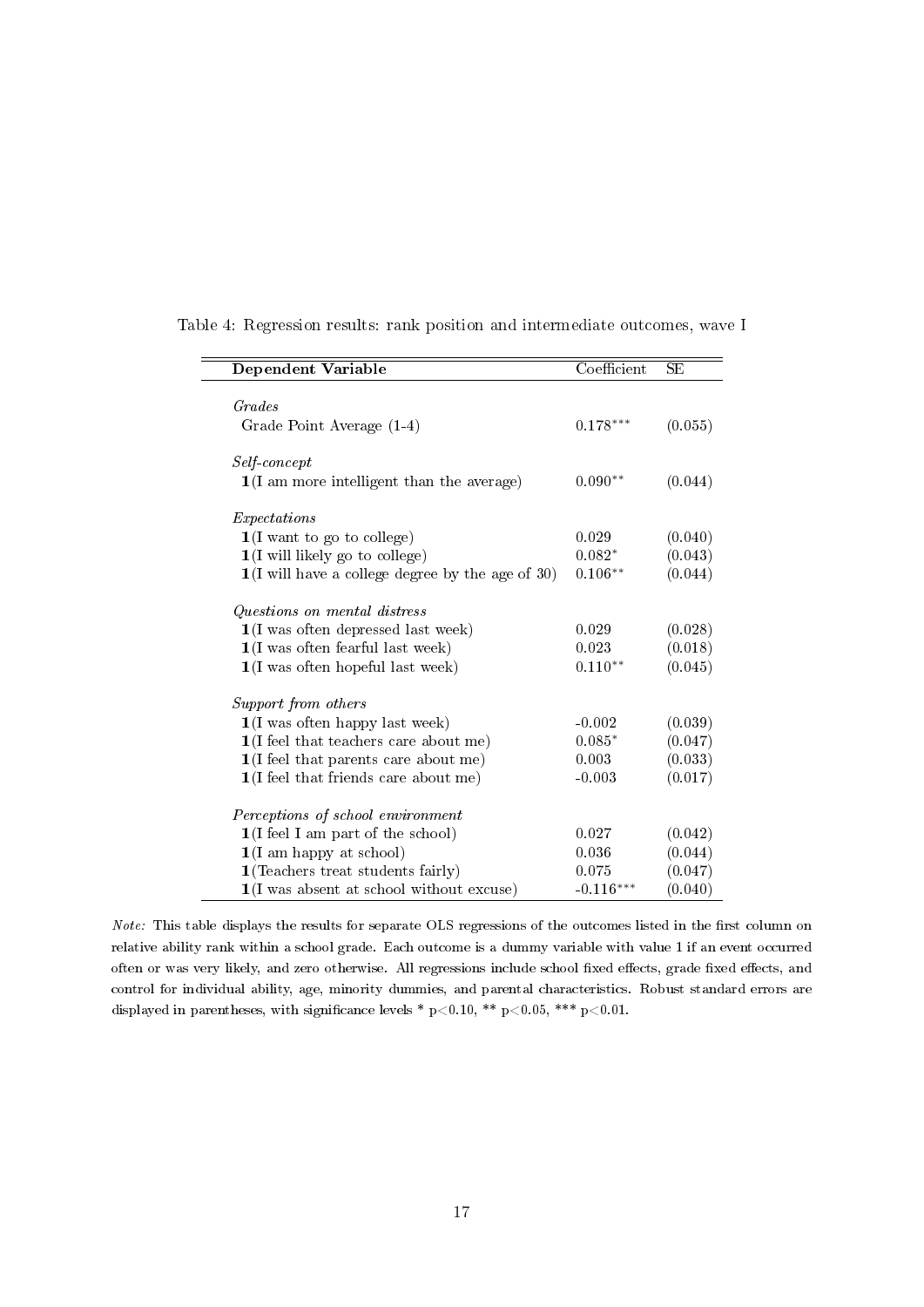form relationship. If we think of a student making a rational choice, she invests in further education if the expected net gains from further are greater than zero. Students with a higher rank potentially have higher expected returns to education, because their rank within their peer group gives them a positive signal about their own ability. While we cannot directly measure the individual returns to education, we can explore the relationship between a student's rank and variables that proxy her expected returns to tertiary education. AddHealth contains several survey questions on a student's perceptions, expectations, and feelings which could indicate whether she expects to do well later on. In Table [4](#page-16-0) we re-estimate Equation [3](#page-9-0) with answers to these questions as outcome variables.

One potential channel highlighted in the psychology literature is self-concept [\(Marsh, 1987\)](#page-20-2). Students with a higher rank in their peer group perceive themselves as good, even though they may be on the lower end of the overall ability distribution. We use as outcome variable a dummy that equals one if a student has a high self-concept, that is, if she agrees or strongly agrees to the statement "I am more intelligent than the average." As expected, we find a positive and statistically significant effect of the ordinal rank on a student's self-concept.

Another useful proxy for expected gains from education could be a person's expectations in the first wave of the survey. Students were asked whether in the future they want to go to college, whether they think they will likely go to college, and whether they expect to have a college degree at the age of 30. We find that students with a higher rank have indeed higher expectations about going to college, and this effect is statistically significant for two out of three outcome variables.

The survey also includes questions on mental distress, which ask how often a student had a certain feeling in the week before the survey. To be sure, these questions primarily measure short-term feelings, but they could also pick up more longer-term feelings such as optimism or pessimism. We find no impact on feeling fearful, depressed, or happy, but we find a strong positive and statistically significant impact on feeling hopeful. This could indicate that students with a higher rank are more optimistic, which carries over to higher investment in education.

Students with a higher rank may also receive more or less support from their teachers, parents, and friends, be it actual or perceived support. If students perceive that they receive good support from their environment, they may be more likely to go to college later on. We find a large but imprecisely estimated effect on perceived support from teachers, while we find no effect for the perceived support of friends and parents.

Finally, we consider the broader school environment. If students feel that they are part of the school, that they are treated fairly by their teachers, and that they are generally happy at school, they may consider it worthwhile investing more in further education. Moreover, students are asked whether they were absent without excuse during the previous year, which indicates how seriously they are taking their school. We find a strong positive relationship between a student's rank and the perception of being treated fairly by the teachers, and a strong negative relationship between rank and absences without excuse. Students with a higher rank put in more effort, which could materialize in their educational career later on. We find no effect, however,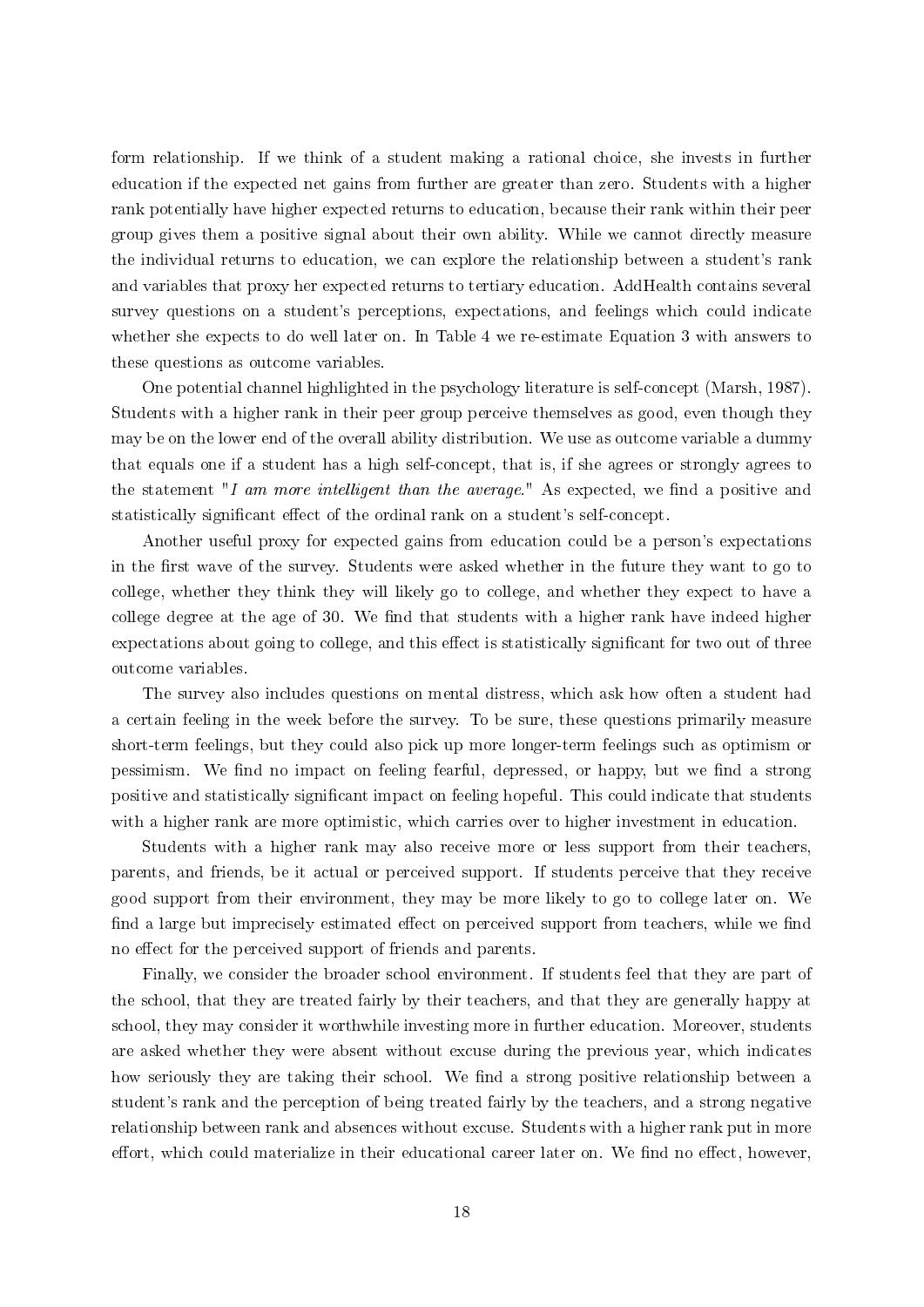that students with a higher rank are happier at school, or that they feel more that they are part of the school.

In sum, these results suggest that a student's ordinal rank within a grade affects her expected returns to education. The comparison with immediate peers provides students with a signal about their own ability. If a student is doing well compared to her peers, she seemingly has higher expected returns to education, which can explain why we find a positive impact of ordinal rank on educational attainment.

# 5 CONCLUSION

This paper shows that a student's rank in the ability distribution within a high-school cohort is an important determinant for educational attainment later in life. If Jack and Jim have the same ability, but Jim is the brightest student in his grade, while Jack ranks in the middle of his grade, our results predict that Jim is more likely to get a college degree and less likely to drop out of high-school than Jack. This effect runs counter to most of the literature on peer effects, which finds that being exposed to high-achieving peers has a positive effect on educational attainment.

The results should concern parents and policymakers alike. Parents could derive from this study that it is better to send their child to a school in which he or she has a higher rank, that is, it is better to send a child to a school with lower-ability peers. However, our results reflect local effects, which we obtained by comparing students within the same school but in different cohorts. If parents chose schools based on their children's rank, such a behavior would be problematic, however, because the positive effect of having a higher rank could be compensated by a lower peer quality, and generally a lower school quality. Moreover, if all parents choose schools according to their children's rank, this would result in a difficult choice problem, and the the general equilibrium outcomes would be far from clear.

Policymakers should be concerned as well, because the results suggest that the selection into schools and the transition into college leads to a low-level equilibrium: if parents try to send their kids to the best possible schools, and if a child's rank within the school is important for educational attainment, potentially fewer students complete college than would be optimal given their ability. For a government, this underinvestment in human capital is not optimal. Given that the ordinal rank depends on the mean ability as well as on the ability distribution within a class, it is difficult to think of an effective algorithm that changes the ability composition of schools in order to encourage more investment in human capital. A potentially more efficient policy would be to give more support to students at lower ranks of the ability distribution, in order to compensate for the negative impact of their rank.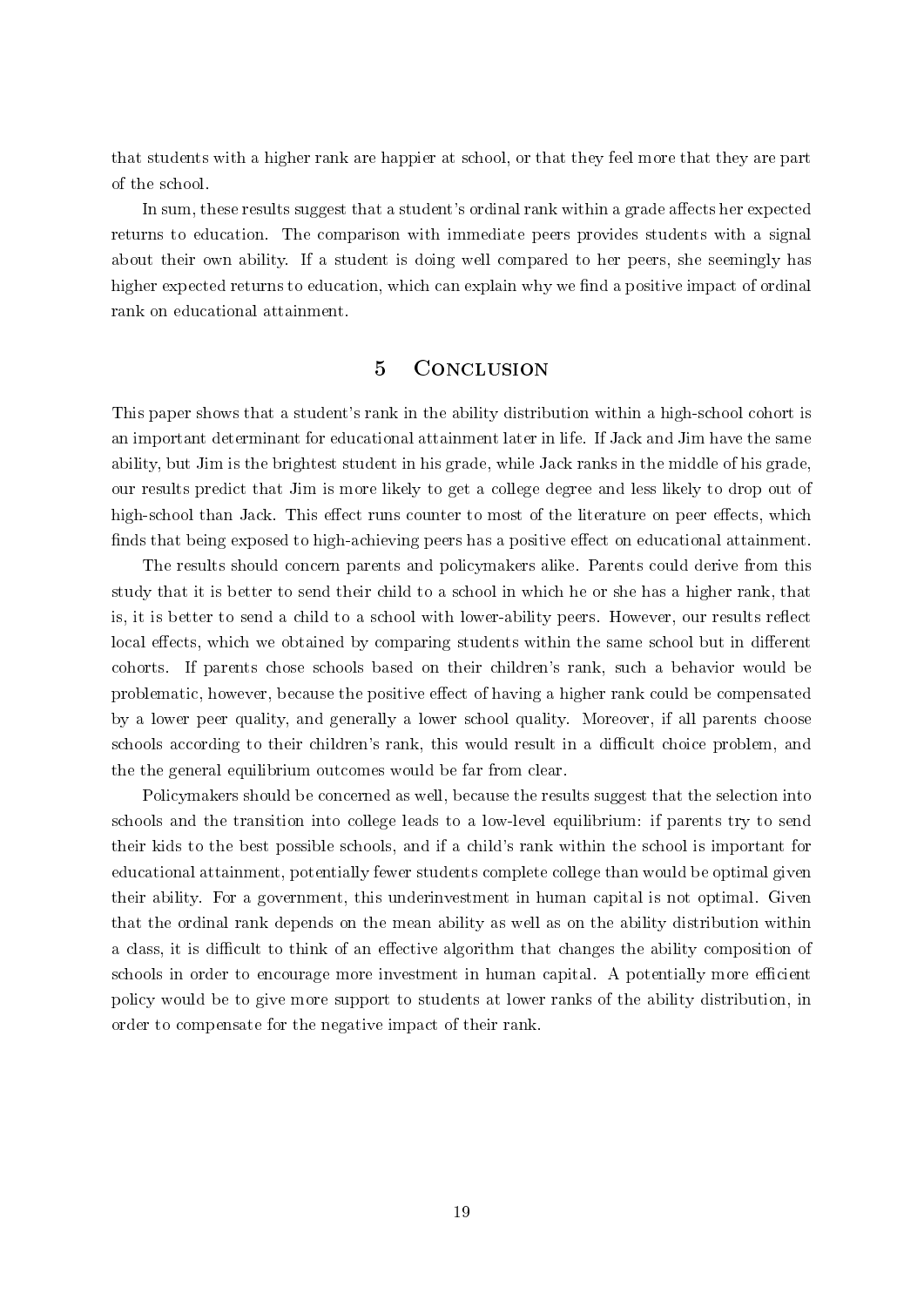### **REFERENCES**

- <span id="page-19-1"></span>AMMERMUELLER, ANDREAS, & PISCHKE, JÖRN-STEFFEN. 2009. Peer Effects in European Primary Schools: Evidence from the Progress in International Reading Literacy Study. Journal of Labor Economics,  $27(3)$ ,  $315-348$ .
- <span id="page-19-6"></span>ANGRIST, JOSHUA, & LANG, KEVIN. 2004. Does School Integration Generate Peer Effects? Evidence from Boston's Metco Program. American Economic Review,  $94(5)$ , 1613–1634.
- <span id="page-19-5"></span>BIFULCO, ROBERT, FLETCHER, JASON M., & ROSS, STEPHEN L. 2011. The Effect of Classmate Characteristics on Post-Secondary Outcomes: Evidence from the Add Health. American  $Economic\ Journal: Economic\ Policy, 3, 25-53.$
- <span id="page-19-4"></span>BOOIJ, ADAM, LEUVEN, EDQIN, & OOSTERBEEK, HESSEL. 2015. Ability Peer Effects in University: Evidence from a Randomized Experiment. IZA Discussion Paper, 8769.
- <span id="page-19-2"></span>CALVÓ-ARMENGOL, ANTONI, PATACCHINI, ELEONORA, & ZENOU, YVES. 2009. Peer Effects and Social Networks in Education. Review of Economic Studies, 76, 1239-1267.
- <span id="page-19-3"></span>Carrell, Scott E., Fullerton, Richard L., & West, James E. 2009. Does Your Cohort Matter? Measuring Peer Effects in College Achievement. Journal of Labor Economics, 27(3), 429464.
- <span id="page-19-7"></span>CARRELL, SCOTT E., SACERDOTE, BRUCE I., & WEST, JAMES E. 2013. From Natural Variation to Optimal Policy? The Importance of Endogenous Peer Group Formation. Econometrica. forthcoming.
- <span id="page-19-9"></span>CLARK, ANDREW, MASCLET, DAVID, & VILLEVAL, MARIE-CLAIRE. 2010. Effort and Comparison Income: Experimental and Survey Evidence. Industrial and Labor Relations Review,  $63(3), 407-426.$
- <span id="page-19-12"></span>DUNN, LLOYD M., & DUNN, LEOTA M. 2007. The Peabody Picture Vocabulary Test. 4th edn. Bloomington, MN: NCS Pearson, Inc.
- <span id="page-19-8"></span>FELD, JAN, & ZÖLITZ, ULF. 2014. On the Nature, Estimation and Channels of Peer Effects. University of Gothenburg Working Papers in Economics, 596.
- <span id="page-19-0"></span>Hanushek, Eric A., Kain, John F., Markman, Jacob M., & Rivkin, Steven G. 2003. Does Peer Ability Affect Student Achievement? Journal of Applied Econometrics, 527-544.
- <span id="page-19-10"></span>Harris, Kathleen Mullan. 2009. The National Longitudinal Study of Adolescent to Adult Health. doi: 10.3886/ICPSR27021.v9.
- <span id="page-19-11"></span>Harris, K.M., Halpern, C.T., Whitsel, E., Hussey, J., Tabor, J., Entzel, P., & UDRY, J.R. 2009. The National Longitudinal Study of Adolescent to Adult Health: Research Design [WWW document]. URL: http://www.cpc.unc.edu/projects/addhealth/design.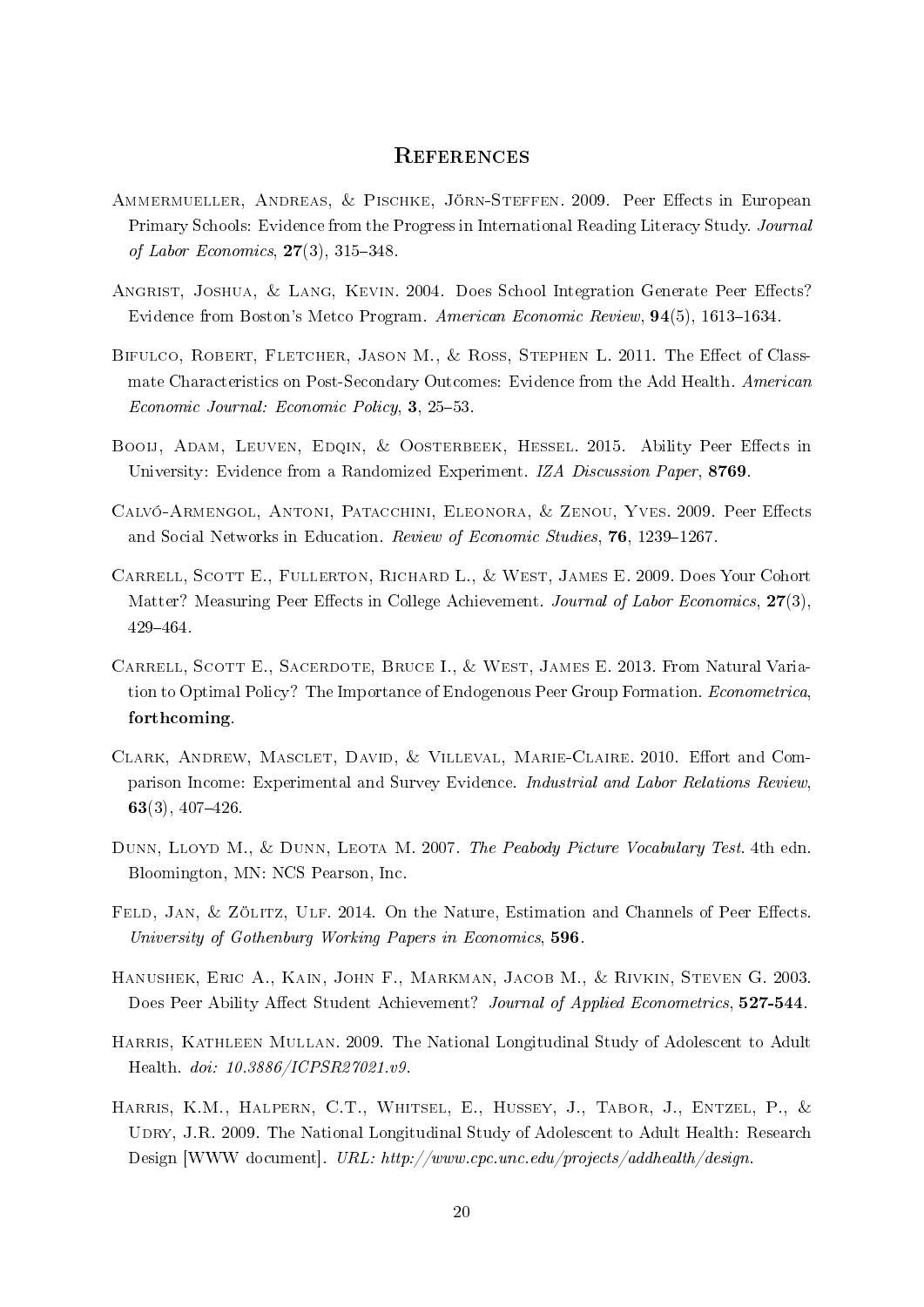- <span id="page-20-3"></span>Imberman, Scott, Kugler, Adriana D., & Sacerdote, Bruce. 2012. Katrina's Children: Evidence on the Structure of Peer Effects from Hurricane Evacuees. American Economic  $Review, 102(5), 2048-2082.$
- <span id="page-20-0"></span>LAVY, VICTOR, SILVA, OLMO, & WEINHARDT, FELIX. 2012. The Good, the Bad and the Average: Evidence on Ability Peer Effects in Schools. Journal of Labor Economics,  $30(2)$ , 367414.
- <span id="page-20-7"></span>LUTTMER, ERZO F. P. 2005. Neighbors as Negatives: Relative Earnings and Well-Being. The Quarterly Journal of Economics,  $120(3)$ ,  $963-1002$ .
- <span id="page-20-2"></span>MARSH, HERBERT W. 1987. The big-fish-little-pond effect on academic self-concept. Journal of educational psychology, 79(3), 280.
- <span id="page-20-6"></span>Murphy, Richard, & Weinhardt, Felix. 2014. Top of the Class: The Importance of Ordinal Rank. CESifo Working Paper, 4815.
- <span id="page-20-1"></span>PATACCHINI, ELEONORA, RAINONE, EDUARDO, & ZENOU, YVES. 2012. Student Networks and Long-Run Educational Outcomes: The Strength of Strong Ties. CEPR Discussion Paper, 9149.
- <span id="page-20-4"></span>SACERDOTE, BRUCE. 2001. Peer Effects with Random Assignment: Results for Dartmouth Roommates. The Quarterly Journal of Economics, 116(2), 681-704.
- <span id="page-20-5"></span>ZIMMERMAN, DAVID J. 2003. Peer Effects in Academic Outcomes: Evidence from a Natural Experiment. Review of Economics & Statistics, 85(1), 9-32.